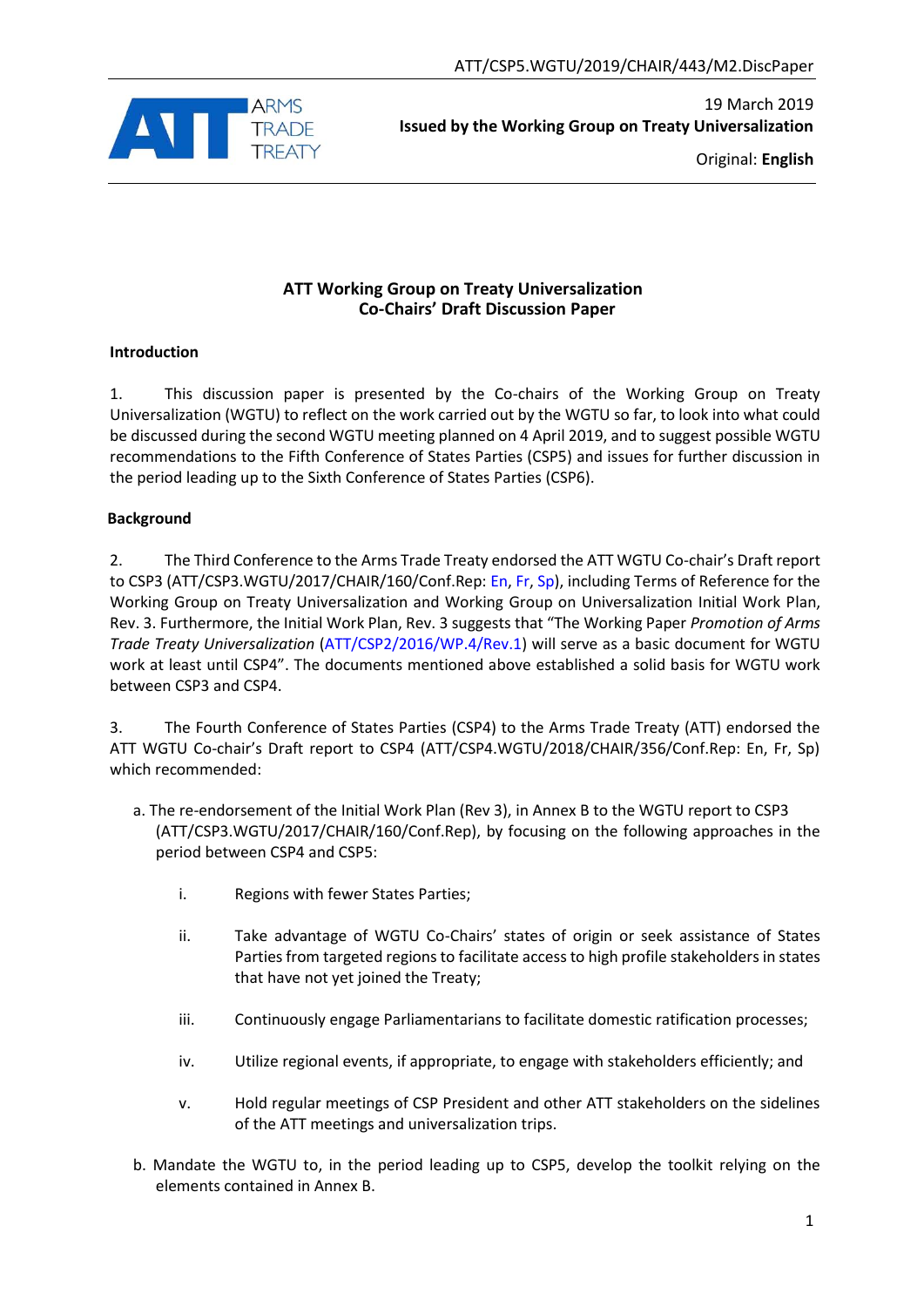c. Endorsement of the list of website links of possible events on Annex C as a reference to facilitate planning of future universalization trips.

#### **Appointment of WGTU Co-Chairs**

4. The CSP4 mandated the CSP5 President, Ambassador Jānis KĀRKLIŅŠ (Latvia), with the responsibility of facilitating the work of the Working Group up until the next annual ordinary session of the Conference (CSP5). On 08 October 2018, the CSP5 President appointed Ambassador Nobushige TAKAMIZAWA (Japan, CSP4 President) as the Co-Chair of the WGTU.

#### **Preparation for the Work of the WGTU**

**5.** In order to facilitate the work of WGTU, on 11 January 2019, the Co-chairs issued the WGTU Work Plan (ATT/CSP5.WGTU/2019/CHAIR/402/M1.WorkPlan) that set out work for the WGTU and possible topics for deliberations during the WGTU meetings to be held in the period leading up to CSP5.

#### **First Meeting of WGTU (Summary of Discussion)**

6. The WGTU held its first meeting on 30 January 2019 at the WMO building in Geneva. The meeting was co-chaired by Ambassador Jānis KĀRKLIŅŠ (Latvia) and Charge d'affaires Kazuhiro NAKAI and attended by representatives of 46 States, 3 international organizations, 2 regional organizations, 8 civil society organizations and 5 industry organizations.

- 7. The following aspects were discussed during the meeting:
	- a. The two Co-chairs explained universalization activities that were carried out respectively and jointly after CSP4 in Geneva, New York, Riga, Tokyo, and capitals of non-States Parties to the Treaty. They took advantage of key events such as the UNGA First Committee, Inter-Parliamentary Union (IPU) Assembly, Foreign Ministerial meetings, oversea trips, and carried out bilateral and multilateral meetings, working dinners, side events, briefings, and diplomatic demarche by embassies.
	- b. The Head of ATT Secretariat gave an overview of the update on the status of ratifications, accessions and signatures of the ATT, and mentioned that it was worthwhile to compare the trends of universalization of ATT and other international instruments in developing its analysis.
	- c. The Head of ATT Secretariat introduced the Universalization Toolkit and the 'Welcome Pack' based on discussion in the WGTU and the WGETI respectively. The participants welcomed the two draft papers and shared constructive recommendations. The Co-chairs took note of the suggestions and promised to present the revised drafts in the second WGTU meeting in April.
	- d. Following the presentations given by Parliamentarians' organizations and Defense Industry representatives during the CSP4 process, two representatives from the Control Arms Coalition presented the civil society's efforts in promoting ATT universalization regionally (Americas and Africa) and globally.
	- e. Other ATT participants gave updates on their universalization activities since CSP4 to date. They explained domestic legislative processes and status, bilateral meetings on export controls, regional workshops, as well as assistance provided. A State Party representative suggested implementing diplomatic demarche through its embassies if requested by Co-chairs. The CSP5 President stressed that all ATT stakeholders are welcomed to engage in universalization efforts and reaffirmed the importance of utilizing every opportunity for high level statements of both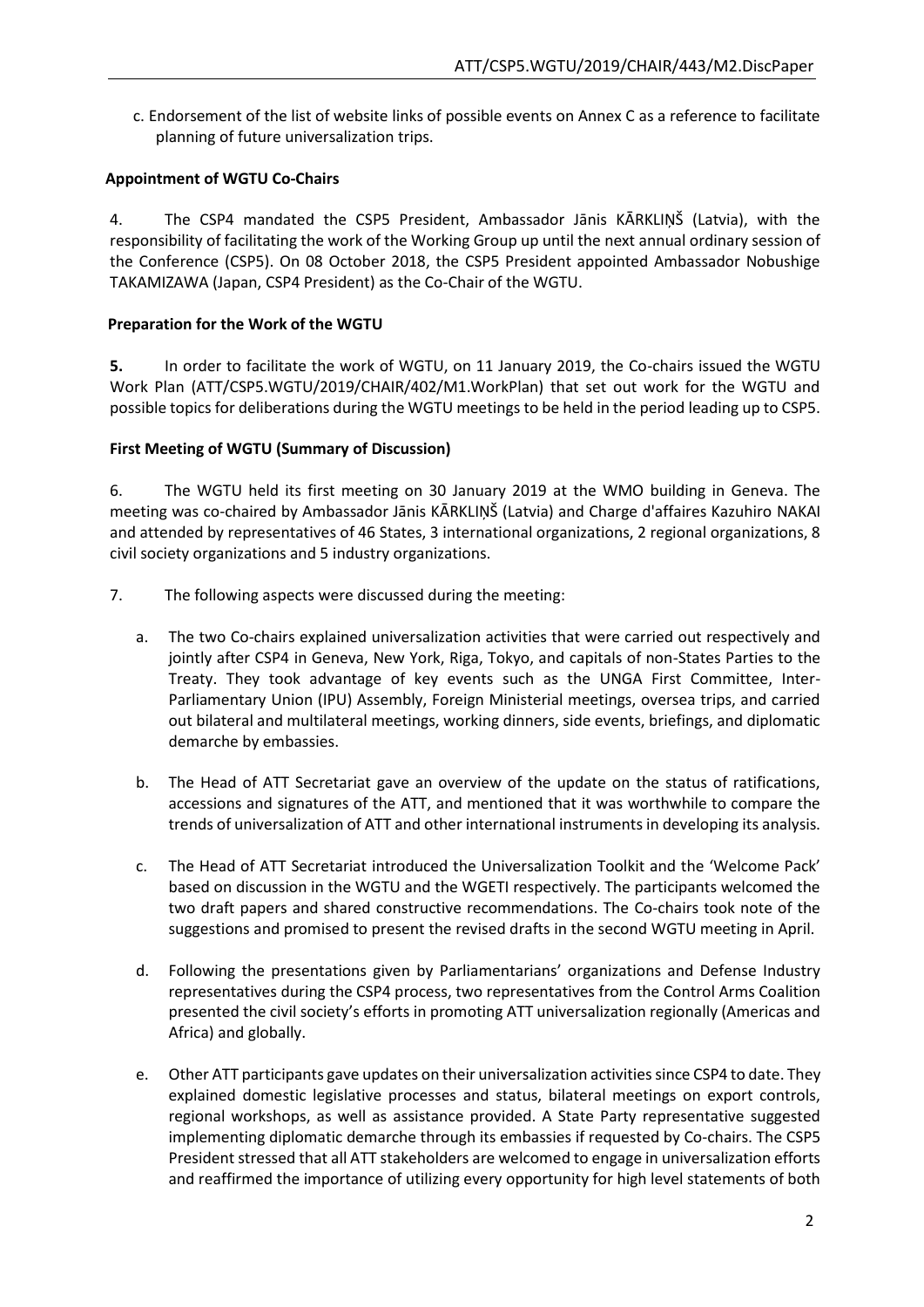bilateral and multilateral meetings to include the significance of the ATT as described in ATT Working Group on Treaty Universalization Co-chairs' Draft Report to CSP4(ATT/CSP4.WGTU/2018/CHAIR/356/Conf.Rep);

c. Lastly, the Ambassador of Mozambique (100<sup>th</sup> State Party), representatives of UNODA, ICRC, and Control Arms joined the Co-chairs of the WGTU to celebrate ATT@100.

8. Universalization was also discussed under other agenda. In the context of VTF deliberation, some members stressed the usefulness of the VTF in promoting universalization and the importance of synergies between universalization efforts and VTF outreach activities.

#### **Second Meeting of WGTU (Discussion points)**

9. On the basis of WGTU mandate issued by CSP4, and the WGTU Work Plan (ATT/CSP5.WGTU/2019/CHAIR/402/M1.WorkPlan) adopted in the First WGTU meeting, the following should be included in the agenda of the second WGTU meeting:

- a. The update on the status of ratifications, accessions, and signatures and redoubling efforts toward 150 States Parties;
- b. Activities of the Presidency;
- c. Universalization Toolkit and Welcome Pack presentation and discussion;
- d. Sharing experiences of new States Parties to ATT;
- e. Update on universalization activities by other ATT stakeholders.

#### **Possible WGTU recommendations to CSP5**

- a. The adoption of the ATT Universalization Toolkit (Annex A) as well as the 'Welcome Pack' (Annex B) and encouraging ATT stakeholders to utilize the materials in their bilateral, multilateral, regional meetings and workshops when appropriate.
- b. Encourage ATT stakeholders, to the extent possible, to translate the two documents in respective target languages (other than UN official languages) to promote understanding of the Treaty.
- c. Request the ATT Secretariat to upload both of documents and available translations to resource section of the ATT website and to mention the link in a welcome letter sent to a new State Party upon its deposit of instrument to the United Nations Secretary General.
- d. Request the ATT Secretariat to analyze the speed and trend of universalization of the ATT and report annually to the CSP.
- e. Continue to conduct regular exchanges of views among CSP President, Co-Chairs of the WGTU, VTF Chairperson and civil society representatives on the promotion of ATT universalization.

**\*\*\***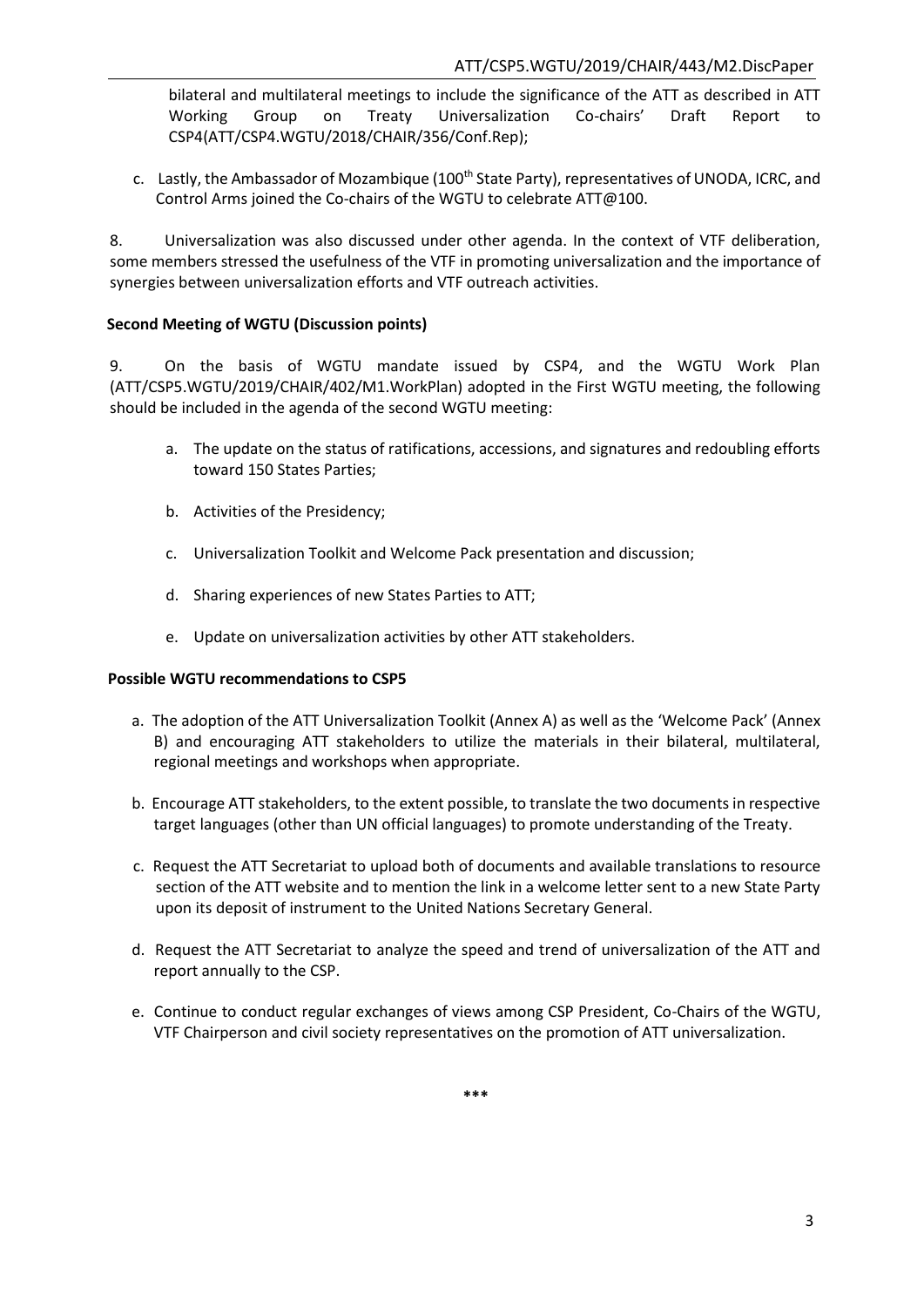#### **ANNEX A**

## **(DRAFT) ATT UNIVERSALIZATION TOOLKIT**

| 1. |     |                                                                                               |  |  |
|----|-----|-----------------------------------------------------------------------------------------------|--|--|
| 2. |     |                                                                                               |  |  |
|    |     |                                                                                               |  |  |
|    |     |                                                                                               |  |  |
|    |     |                                                                                               |  |  |
| 3. |     |                                                                                               |  |  |
| 4. |     |                                                                                               |  |  |
|    |     |                                                                                               |  |  |
|    |     |                                                                                               |  |  |
|    |     |                                                                                               |  |  |
|    |     |                                                                                               |  |  |
|    |     |                                                                                               |  |  |
|    |     |                                                                                               |  |  |
|    |     |                                                                                               |  |  |
|    |     |                                                                                               |  |  |
|    |     |                                                                                               |  |  |
| 5. |     |                                                                                               |  |  |
| 6. |     |                                                                                               |  |  |
|    | 6.1 |                                                                                               |  |  |
|    | 6.2 |                                                                                               |  |  |
|    | 6.3 | Is the Treaty worthwhile without some major arms exporters and importers on board?  7         |  |  |
|    | 6.4 |                                                                                               |  |  |
|    |     |                                                                                               |  |  |
|    |     |                                                                                               |  |  |
|    | 6.5 | How can we be sure that States Parties respect their commitments?  8                          |  |  |
|    | 6.6 | Does the Treaty prevent States from importing weapons? OR If a State becomes a State Party to |  |  |
|    | 6.7 | What role do Civil Society Organizations play in treaty implementation?  9                    |  |  |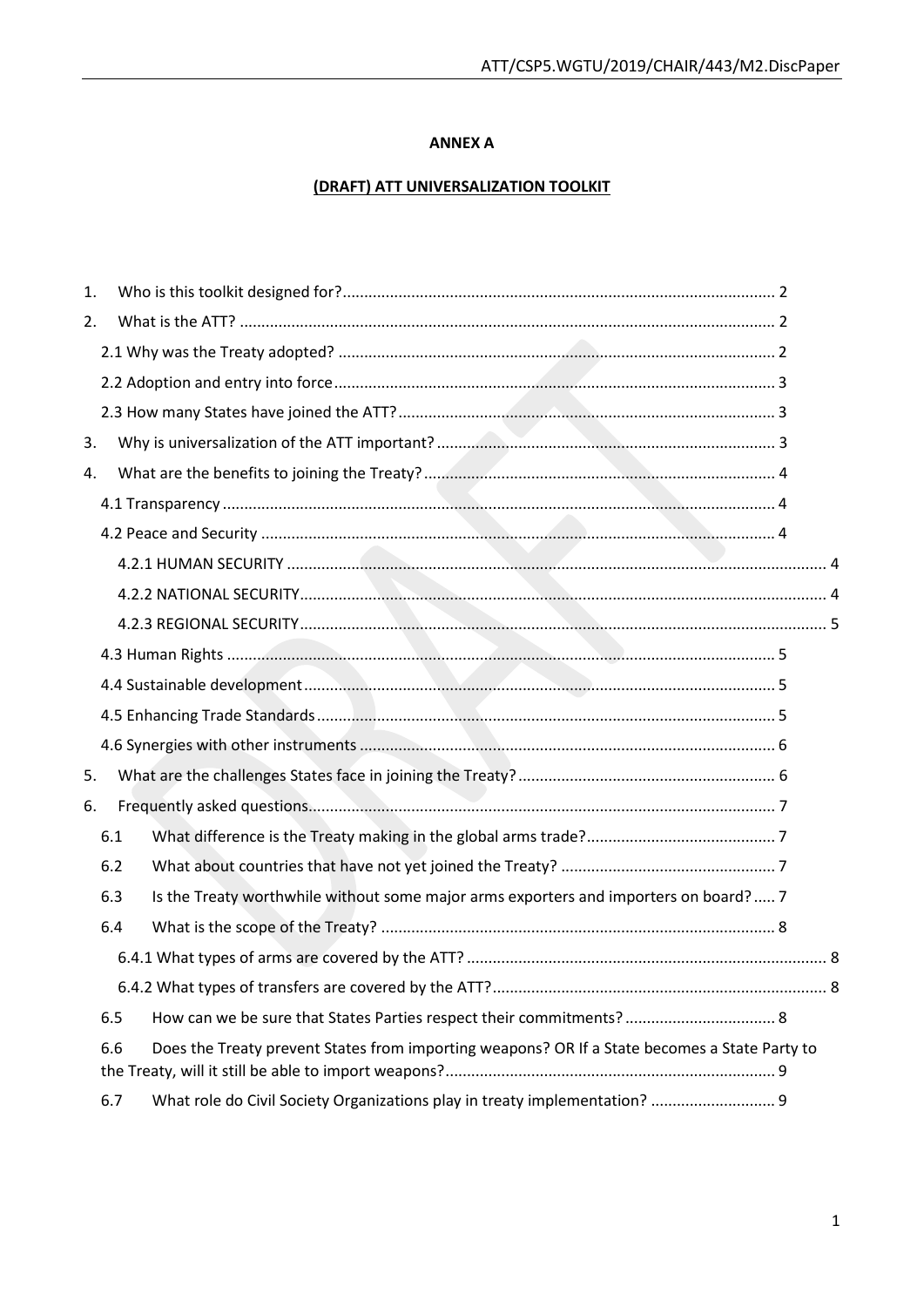## <span id="page-4-0"></span>1. Who is this toolkit designed for?

The Universalization Toolkit was developed by the Working Group on Treaty Universalization. The Toolkit is a living document designed to assist those wishing to promote universalization of the ATT – States, ATT office holders, civil society etc. The Toolkit is based on the decisions and recommendation of CSP4 as well as on information and experiences shared by States Parties during discussions and exchanges between States Parties that took place during meetings of the ATT Working Groups.

# <span id="page-4-1"></span>2. What is the ATT?

The Arms Trade Treaty (ATT) is an international treaty that regulates the international trade in conventional arms by establishing the highest international standards governing arms transfers and seeks to prevent and eradicate illicit trade and diversion of conventional arms.

The aim of the Treaty as outlined in Article 1 is to:

- Establish the highest possible common international standards for regulating or improving the regulation of the international trade in conventional arms;
- Prevent and eradicate the illicit trade in conventional arms and prevent their diversion;

for the purpose of:

- Contributing to international and regional peace, security and stability;
- Reducing human suffering;
- Promoting cooperation, transparency and responsible action by States Parties in the international trade in conventional arms, thereby building confidence among States Parties.

"This marks the opening of a new chapter in our collective efforts to bring responsibility, accountability and transparency to the global arms trade."  $-$ Ban Ki Moon $<sup>1</sup>$ </sup>

The ATT contributes to international and regional peace, security and stability, reducing human suffering, and promoting cooperation, transparency and responsible action.

## <span id="page-4-2"></span>2.1 Why was the Treaty adopted?

The ATT was adopted because, as stipulated in the UN General Assembly resolution that established the Group of Governmental Experts that first considered the feasibility, scope and draft parameters for a comprehensive, legally binding instrument establishing common international standards for the transfer of conventional arms, UN member States recognized that

'the absence of common international standards on the import, export and transfer of conventional arms is a contributory factor to conflict, the displacement of people, crime and terrorism, thereby undermining peace, reconciliation, safety, security, stability and sustainable development' (paragraph 9 of resolution 61/89 *Towards an arms trade treaty: establishing common international standards for the import, export and transfer of conventional arms <sup>2</sup>*

<sup>1</sup> <sup>1</sup> Statement by the Secretary-General on the entry into force of the Arms Trade Treaty on 23 December 2014.

<sup>&</sup>lt;https://www.un.org/sg/en/content/sg/statement/2014-12-23/statement-secretary-general-entry-force-arms-tradetreaty>

<sup>&</sup>lt;sup>2</sup> UN resolution adopted by the General Assembly on 18 December 2006, A/RES/61/89, Sixty-first session, Agenda item 90 <http://www.un.org/en/ga/search/view\_doc.asp?symbol=A/RES/61/89&Lang=E>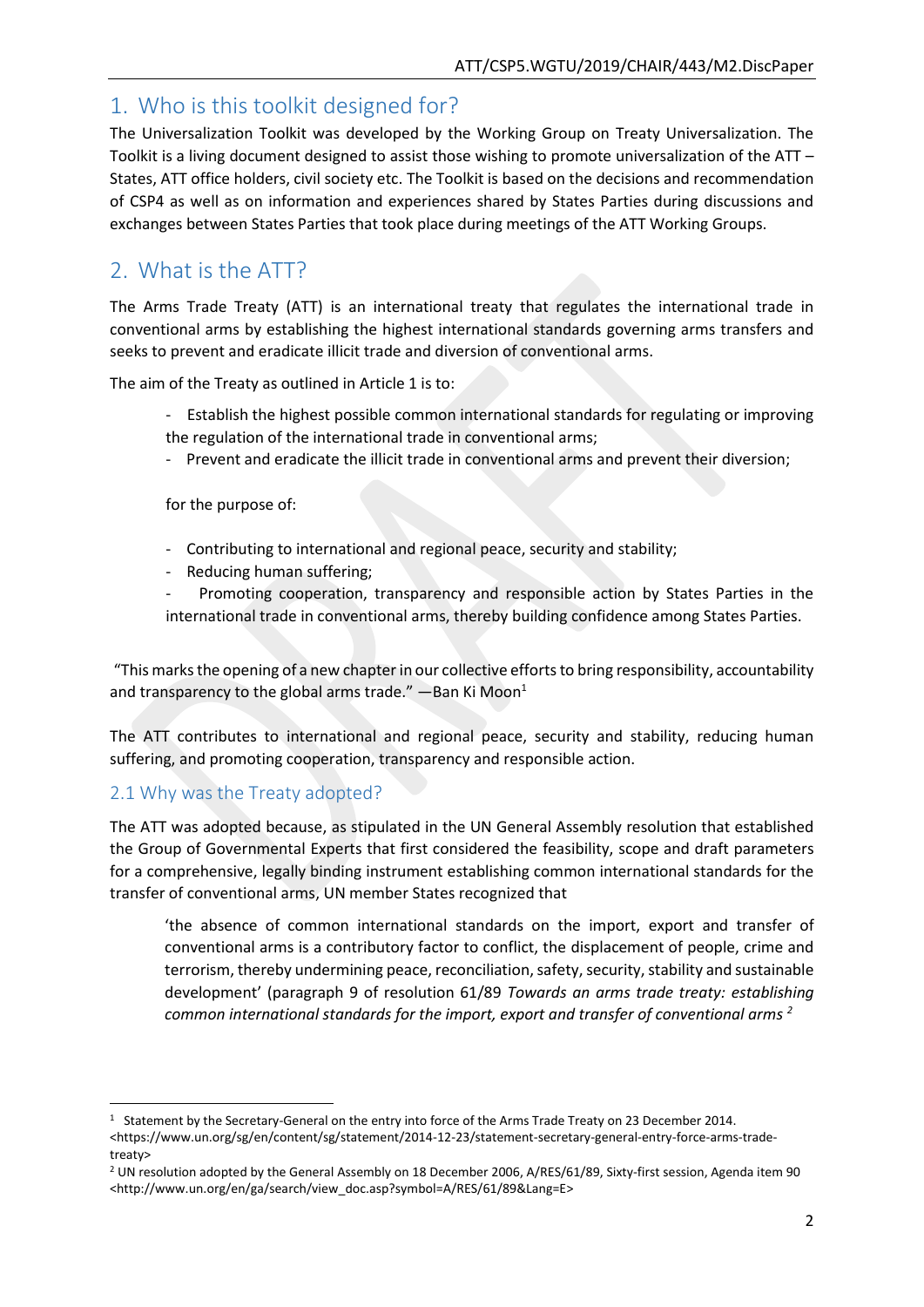## <span id="page-5-0"></span>2.2 Adoption and entry into force

The Treaty was adopted by a UN General Assembly Resolution on 02 April 2013, came into force on 24 December 2014, becoming the first global, legally binding treaty governing conventional arms transfers.

### <span id="page-5-1"></span>2.3 How many States have joined the ATT?

At this stage, more than 100 States have become States Parties to the Treaty and others have signed the Treaty but not yet ratified it.

Up to date information on the status of participation in the ATT, including a regional overview, is available on the ATT website at: [https://www.thearmstradetreaty.org/treaty](https://www.thearmstradetreaty.org/treaty-status.html?templateId=209883)[status.html?templateId=209883](https://www.thearmstradetreaty.org/treaty-status.html?templateId=209883)

# <span id="page-5-2"></span>3. Why is universalization of the ATT important?

Article 17 (4) of the Treaty outlines what Conferences of State Parties must consider at its formal sessions. Article 17(4) (b) specifically provides that the Conference of States Parties shall "consider and adopt recommendations regarding the implementation and operation of this Treaty, in particular the promotion of its universality". The Treaty, through its text, as quoted, identifies the promotion of Treaty universality as a critical element deserving of consideration by the Conference of States Parties. In fact, universalization of the Treaty is such a priority that CSP3 established a Working Group on Treaty Universalization (WGTU), mandated to promote universalization of the Treaty and to 'develop specific activities and targets to realise the Treaty universalization objectives' [*insert reference#*].

'Universalization' of the Treaty involves expanding the membership of the Treaty to ensure there are as many States Parties as possible. Although the notion of universalization is not defined in the text of the Treaty, it can be operationalized to mean ensuring that the Treaty's jurisdiction stretches, as far as possible, to all parts of the universe. It is important to have as many States join the ATT as possible because an international regulatory system only works if enough States subscribe to it. There is little point having a few conscientious exporters assess the risks involved in arms transfers and the rest ignore the potential dangers. Unscrupulous importers would simply buy their weapons from the exporters that do not have controls in place. But does that mean that *every* State must be part of the Treaty for it to be effective?

In practice, there are only a handful of treaties or conventions that *all* States are party to. So how many States do we need on board to achieve 'universalization' in the ATT context? What is the tipping point? Is it a question of the number of States? Or the type of States? In this context, in June 2018 the ATT Secretariat prepared an analysis of how many of the top 50 arms exporters are part of the Treaty and how many of the top 50 arms importers are part of it. The findings were that most of the top exporters have joined the Treaty - 73% of the world's top importers, covering 71% of arms exports are either States Parties or Signatories. But only 53% of the tops importers, covering 36% of arms imports are States Parties or Signatories. If we had 90% of the top exporters on board and still only 53% of the top importers, would we have achieved universality?

The tipping point is arguably when there are enough States that are part of the Treaty and are implementing the Treaty, that we see a norm emerge whereby States adhere to the Treaty principles even though they are not States Parties to it. It will be difficult to know exactly when that moment arrives. It will be a gut feeling rather than a scientifically proven fact. So universalization is perhaps not a question of absolute numbers but rather a question of State behavior.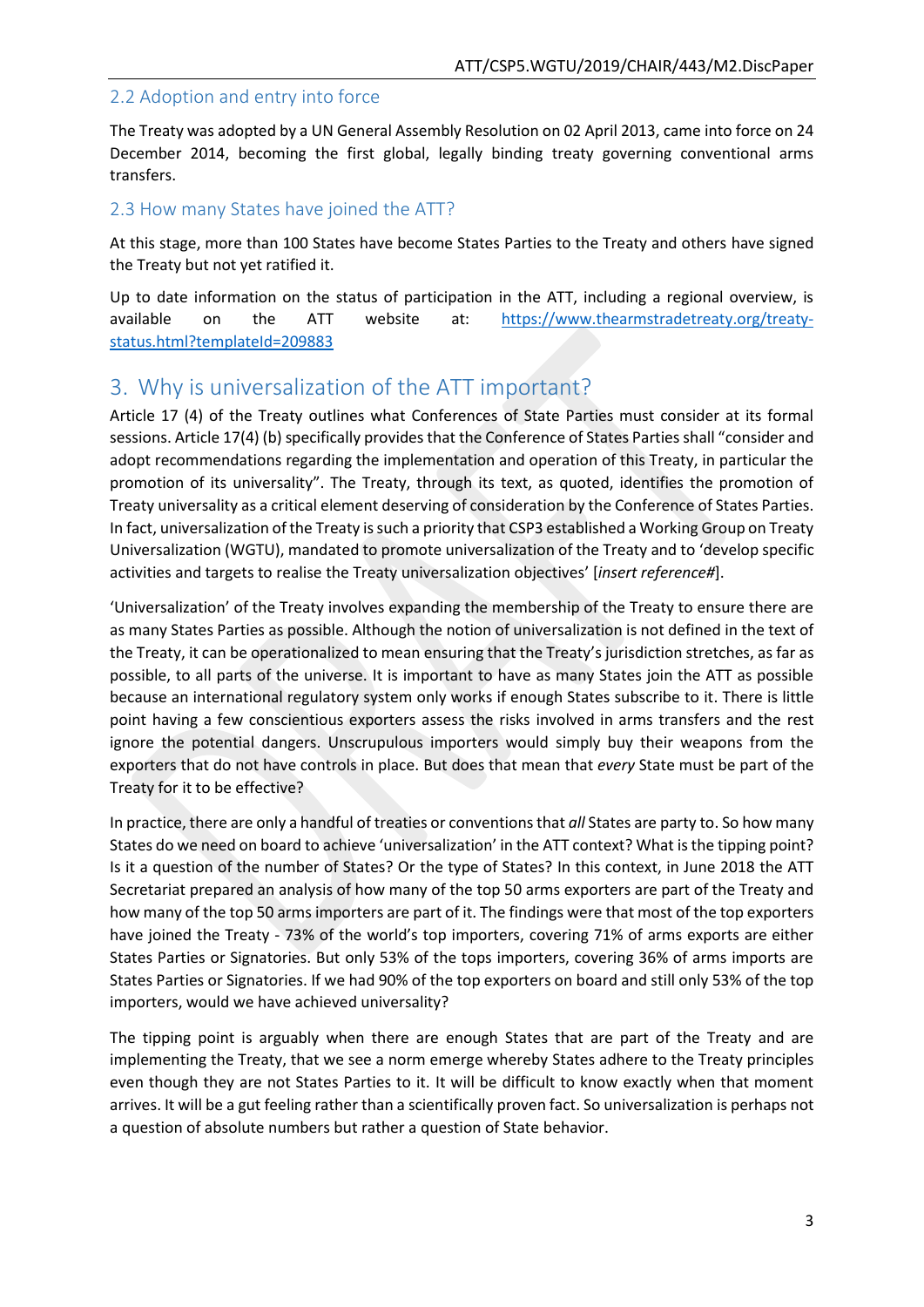# <span id="page-6-0"></span>4. What are the benefits to joining the Treaty?

There are a number of benefits of joining the ATT including: transparency, peace and security, human rights, sustainable development, enhancing trade standards, and synergies with other instruments. Detailed information on each of these benefits follows<sup>3</sup>.

## <span id="page-6-1"></span>4.1 Transparency

The ATT promotes transparency through initial reports on implementation and annual reports on transfers, as well as voluntary information exchange.

The ATT offers States Parties the opportunity to open transparent channels of communication at the bilateral and multilateral levels in order to achieve the following aims: identify issues of mutual interest; build confidence; collaborate in strengthening trade standards, facilitate assessments of treaty compliance; identify trends in arms transfers; offer insight into how States Parties implement the treaty and identify best practices; facilitate international cooperation; and help pair resourced states with those in need of assistance.

At the same time, all nations have national security concerns and the ATT takes this into account by allowing States to exclude commercially sensitive or national security information from the annual reports and/or making their reports available to other States Parties only, not the public generally.

## <span id="page-6-2"></span>4.2 Peace and Security

## <span id="page-6-3"></span>4.2.1 HUMAN SECURITY

As recognized in the Preamble to the ATT, the illicit and unregulated trade in conventional arms has security, social, economic and humanitarian consequences.

Arms availability and misuse have direct and indirect impacts on human security in both conflict and non-conflict settings. Not only do they cause loss of life and injury, but they may lead to the displacement of civilians; restricted access to health services, education and food security; and psychological and economic consequences for victims and their families.

The accumulation and circulation of illicit arms and ammunition can prolong armed conflict and can continue to threaten civilians long into the post-conflict period.

The ATT contributes to human security by keeping arms from end-users who might misuse them to commit human rights abuses and violations of international law including genocide, crimes against humanity, grave breaches of the four Geneva Conventions, attacks directed against civilian objects or civilians protected as such, or other war crimes as defined by international agreements to which it is a Party.

The use, accumulation and circulation of arms and ammunition can lead directly to attacks against civilian objects or civilians – one of the criteria for prohibiting transfers is indeed if the State Party has knowledge at the time of authorization that the arms or items would be used in attacks against the civilian population or civilian objects.

#### <span id="page-6-4"></span>4.2.2 NATIONAL SECURITY

**.** 

The Treaty has a part to play in ensuring that available arms remain in the possession of responsible end-users and to diminish the supply of arms to criminal organisations.

The presence of illicit arms can pose a challenge to a state's security sector and the ability of the armed forces and law-enforcement personnel to provide effective domestic security.

<sup>3</sup> More benefits can be found in "Reinvigorating the Narrative: The Broader Benefits of the Arms Trade Treaty" by Centre for Armed Violence Reduction.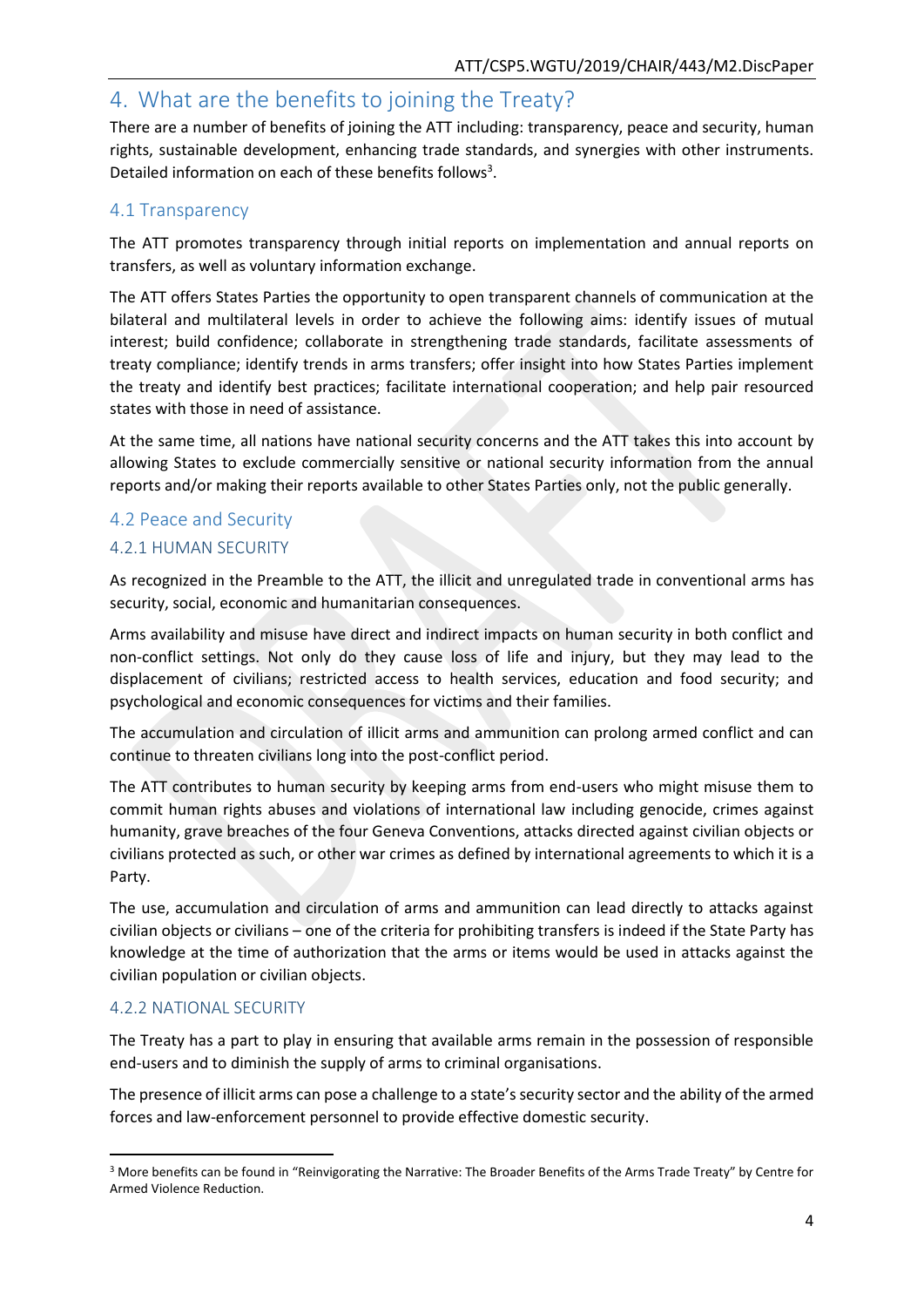Treaty compliance can help identify gaps in existing national systems – allowing States to conduct a gap analysis and seek financial and technical assistance, if needed, to help close any gaps and ensure their national arms control system is robust and comprehensive.

The Treaty also clearly states that it does not apply to the international movement of arms by or on behalf of a State Party for its use provided the arms remain under the State Party's ownership. So transferring equipment to deployed troops does not constitute a 'transfer' under the Treaty and does not require a risk assessment, provided the arms are not retransferred (or left behind) after the mission in question.

## <span id="page-7-0"></span>4.2.3 REGIONAL SECURITY

The ATT contributes to the prevention of cross-border illicit arms and ammunition flows, which in turn reduces the destabilizing effect conventional arms can have on regional security.

The Treaty also promotes cooperation, transparency and responsible joint action, and provides a framework for strengthening existing regional frameworks to combat diversion and the illicit trade.

## <span id="page-7-1"></span>4.3 Human Rights

With the inclusion of Articles 6 and 7, States Parties to the ATT are required to place international human rights law and international humanitarian law at the centre of their arms transfer decisions. Under Article 7, States Parties must apply the risk assessment criteria before authorizing any transfer of, at a minimum, conventional arms, ammunition, or parts and components covered under Articles 2(1), 3, and 4 of the Treaty, and deny the proposed export where there is an "overriding risk" that the exported weapons could be used to, among other things, commit or facilitate a serious violation of international human rights law or international humanitarian law.

The ATT reinforces international human rights law and enhances it by bringing it into the riskassessment process, helping ensure that international human rights standards are respected, implemented and enforced in the conventional arms trade.

The Treaty also places an emphasis on the negative impact of conflict and armed violence women and children, by explicitly highlighting the issue of gender-based violence in the risk-assessment criteria (See Article 7(4)).

## <span id="page-7-2"></span>4.4 Sustainable development

The ATT has a role to play in the achievement of Sustainable Development Goal (SDG) 16.3 (to 'significantly reduce illicit financial and arms flows' by 2030); SDG 5.2 (to eliminate all forms of violence against women and girls); and SDG 11 (aims to make cities safe, inclusive, resilient and sustainable). Consideration of *how* implementation of the ATT can help support and enhance implementation of the SDGs is a cross-cutting issue that all the ATT Working Groups are tasked to incorporate in their deliberations.

The Treaty's provisions on transparency, record-keeping and reporting, information sharing, and international assistance will also contribute to Target 16.a of the SDGs, which seeks to "strengthen relevant national institutions, including through international cooperation, for building capacity at all levels, in particular in developing countries, to prevent violence and combat terrorism and crime".

## <span id="page-7-3"></span>4.5 Enhancing Trade Standards

The ATT seeks to create a global standard and to ensure all transfers are subject to the same riskassessment criteria. In establishing an international trade standard and compliance framework, the ATT helps create a level playing field in the arms trade.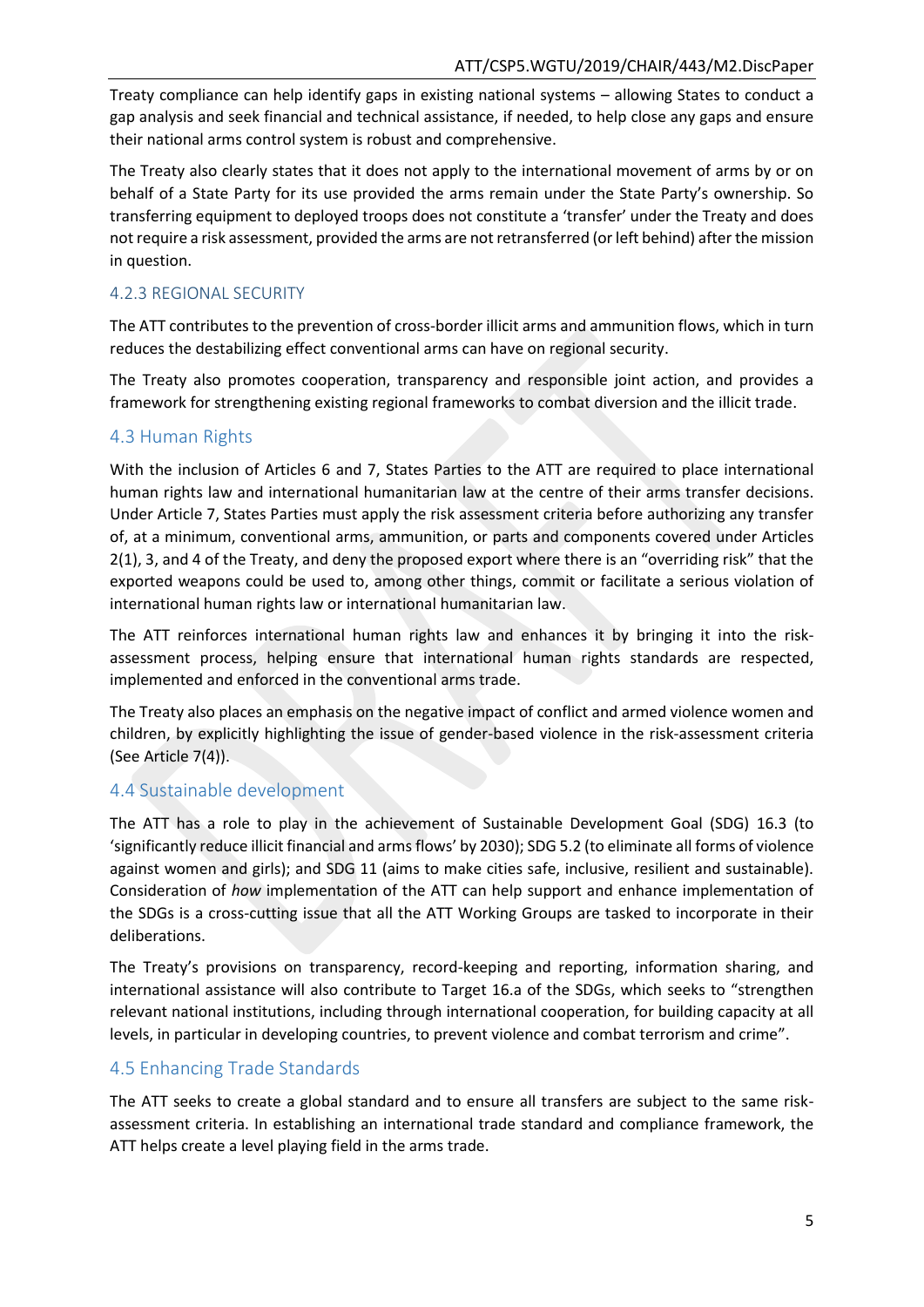Industry members have expressed support for the ATT for this very reason. They see it as a potential means of ensuring that new, emerging manufacturers and exporters will be subject to the same regulatory standards that many existing and long-standing exporting States are subject to.

Companies are increasingly conscious of their public image and are taking an increasingly human security-centred approach to their dealings; the ATT offers an opportunity to enhance this.

## <span id="page-8-0"></span>4.6 Synergies with other instruments

The ATT supports and complements other regional and international arms control instruments, such as the UN Programme of Action on Small Arms and the Firearms Protocol.

# <span id="page-8-1"></span>5. What are the challenges States face in joining the Treaty?

The following is a non-exhaustive list of challenges to Treaty universalization identified by the Co-Chairs of the Working Group on Treaty Universalization (WGTU) and annexed to the [Work Plan for the](https://www.thearmstradetreaty.org/hyper-images/file/ATT_WGTU_CSP4_Work_Plan/ATT_WGTU_CSP4_Work_Plan.pdf)  [CSP4 Preparatory Meetings](https://www.thearmstradetreaty.org/hyper-images/file/ATT_WGTU_CSP4_Work_Plan/ATT_WGTU_CSP4_Work_Plan.pdf) (see Annex A, ATT/CSP4.WGTU/2018/CHAIR/249/M1.WorkPlan):

- 1. Raising political awareness toward ratification.
- 2. Prioritizing the ATT among the priority list of the Government or Parliament.
- 3. Gaining understanding of the ATT, or alleviating skepticism toward it.
	- 3.1 Misconceptions about the object and purpose of the Treaty.
	- 3.2 Skepticism, in particular, by relevant Ministries.
- 4. Domestic situations, be it political or security.
	- 4.1 General elections.
	- 4.2 Gun lobby.
	- 4.3 Conflicts, etc.
- 5. Regional security situations.
- 6. Accelerating the pace of domestic procedures for ratification.

6.1 It takes time for the Government to evaluate the implications of the Treaty obligations on the existing domestic systems/laws.

6.2 Preparing necessary domestic laws also takes time.

6.3 Good coordination among Ministries or between the Government and the Parliament is necessary.

- 6.4 Rotation of government officials is not conducive.
- 7. Building capacity.
	- 7.1 Human resources or expertise (to implement the Treaty).
	- 7.2 Financial resources (to fulfil financial obligations).
- 8. Reporting obligations.
	- 8.1 Hesitation in transparency measures in general. Reporting is too detailed.
	- 8.2 Items to be reported are sensitive for national security.
	- 8.3 Reporting fatigue.
- 9. Awaiting others to ratify (neighboring states, major exporters and importers, etc.).
- 10. Overcoming different views on the result of the ATT negotiation, including the text.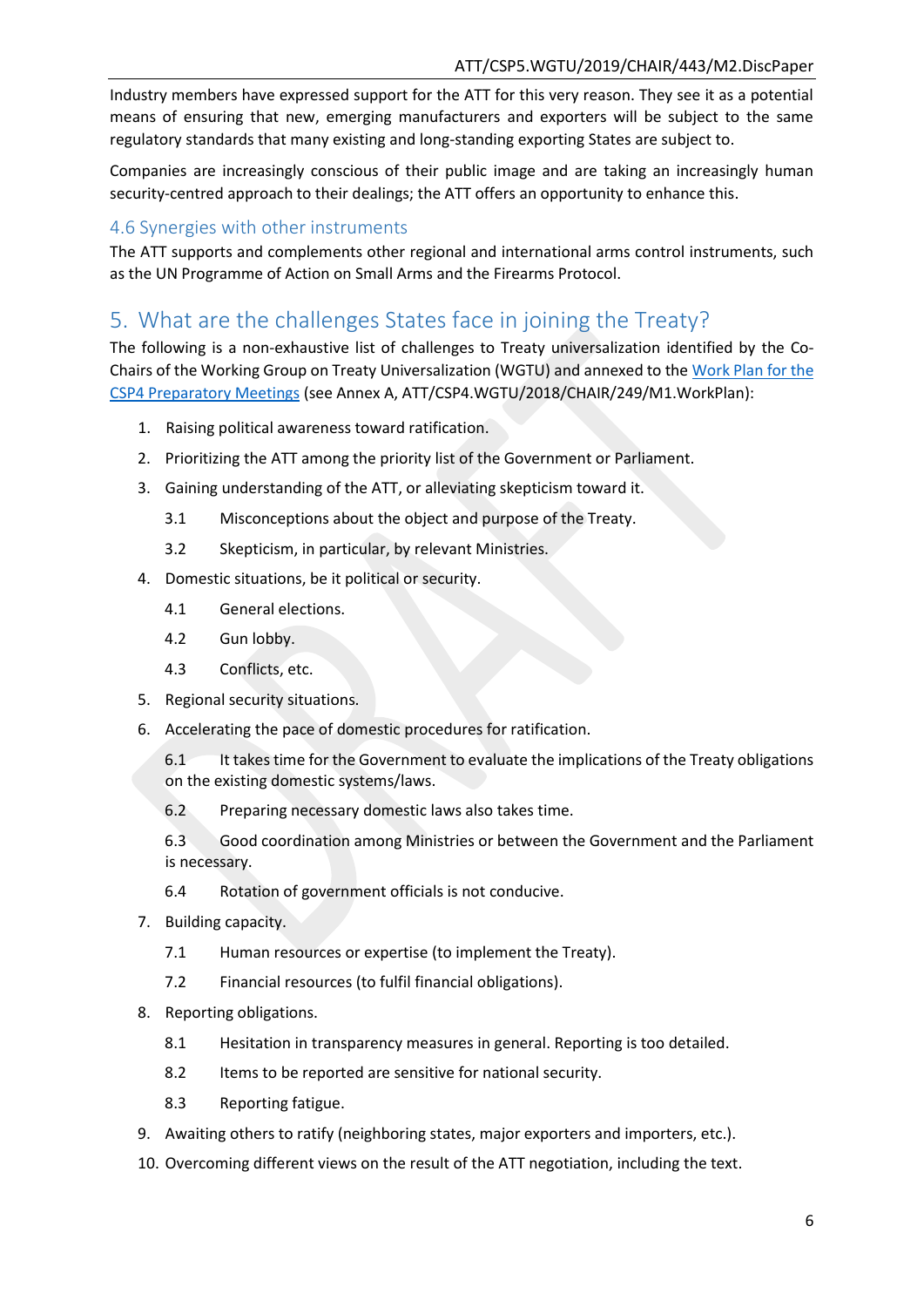#### 10.1 Adoption of the Treaty by a vote.

10.2 Existence or non-existence of particular obligations in the Treaty.

# <span id="page-9-0"></span>6. Frequently asked questions

## <span id="page-9-1"></span>6.1What difference is the Treaty making in the global arms trade?

'States Parties are increasingly referencing the ATT in their public communication regarding arms transfer decisions. Similarly, civil society and the media are increasingly calling on States Parties to account for transfer decisions in light of the ATT provisions. The ATT is becoming part of the rhetoric – and indeed the benchmark – during deliberations on whether certain arms transfers are 'responsible' or not. While it may be too soon to judge the full, practical impact of the ATT, there is clear evidence to suggest some States Parties are restricting exports on the basis of ATT criteria, and others are facing serious political pressure to do so.

[*To be developed further pending discussions during the WGTU meetings*#]

## <span id="page-9-2"></span>6.2What about countries that have not yet joined the Treaty?

The ATT was adopted in April 2013 and came into force in December 2014, and is still a relatively young Treaty. Nevertheless, in just over 4 years since it entered into force, the ATT already has 100 States Parties, and has one of the fastest rates of ratification/participation of any disarmament Treaty.

There are a further 35 States that have signed the Treaty, demonstrating their commitment to join the Treaty and also putting them under an obligation to refrain, in good faith, from acts that would defeat the object and the purpose of the treaty (Arts.10 and 18, Vienna Convention on the Law of Treaties 1969).

A number of other States that have not yet joined the Treaty have expressed their desire to become States Parties, are following the process carefully, and are in the process of acceding to the Treaty (since signing the Treaty is no longer an option following entry into force of the Treaty in December 2014).

As the Treaty gathers momentum and a sufficient number of States become States Parties and implement the Treaty's provisions, even States that are not part of the Treaty may feel pressure to adhere to the principles of the Treaty as it establishes a global standard for 'responsible' arms transfers.

## <span id="page-9-3"></span>6.3 Is the Treaty worthwhile without some major arms exporters and importers on board?

According to an analysis of how many of the top 50 arms exporters are part of the Treaty and how many of the top 50 arms importers are part of it carried out by the ATT Secretariat in June 2018, 73% of the world's top 50 importers, covering 71% of arms exports are either States Parties or Signatories to the Treaty. Fifty-three percent (53%) of the top 50 importers, covering 36% of arms imports are States Parties or Signatories to the Treaty.

The world's top exporter – the United States of America – is a Signatory to the Treaty. Although it is not yet a State Party to the Treaty, its signature expresses its willingness to continue the treaty-making process and also creates an obligation to refrain, in good faith, from acts that would defeat the object and the purpose of the treaty (Arts.10 and 18, Vienna Convention on the Law of Treaties 1969).

In addition, it should not be assumed that an exporting State that is not a State Party to the Treaty does *not* have arms export controls in place, including risk assessment processes conducted prior to export authorizations. Exporting States that are not part of the ATT still have arms export control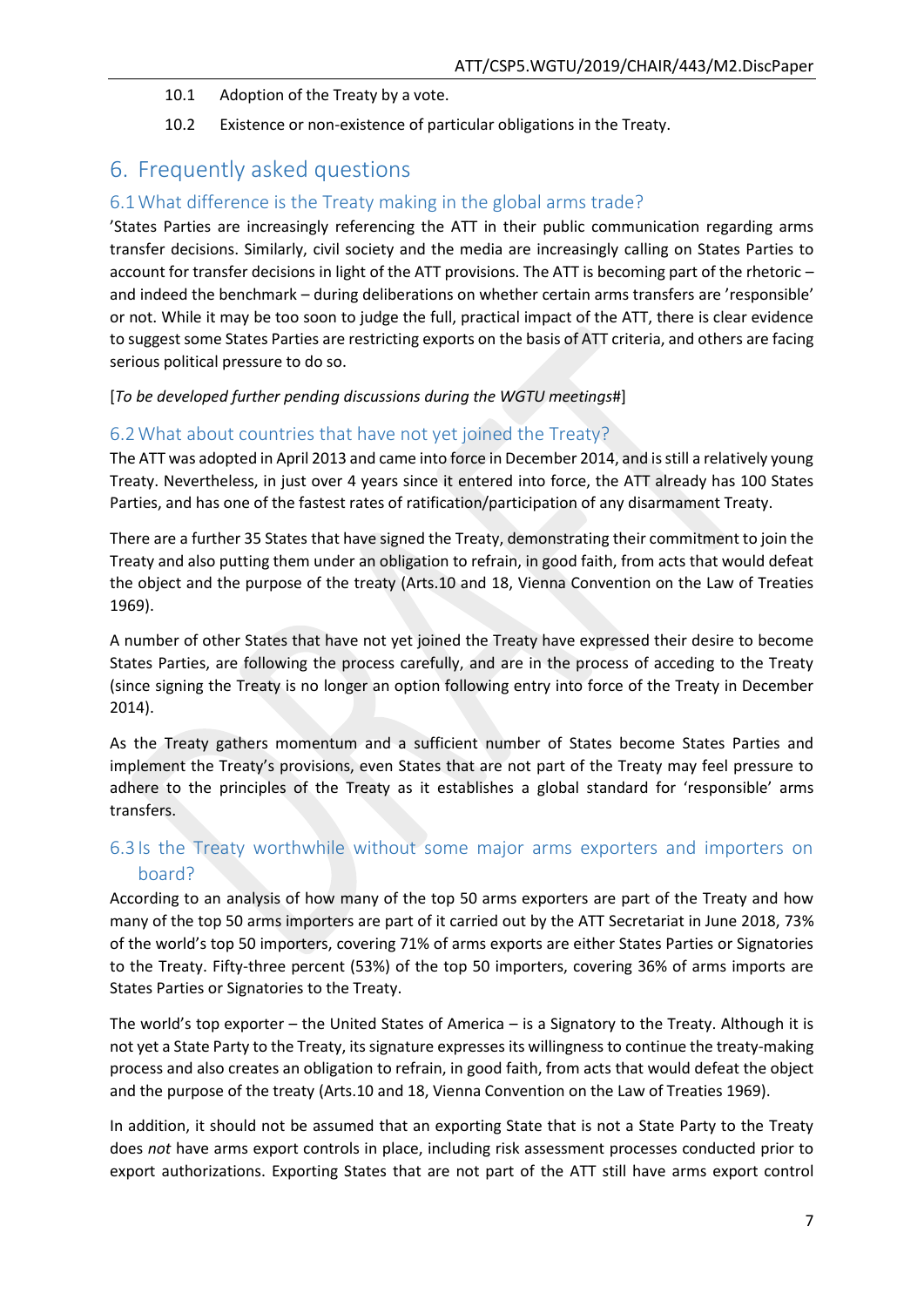processes in place and some are members of the Wassenaar Arrangement, a multilateral arrangement on export controls for conventional weapons and sensitive dual-use goods and technologies, which was designed to promote transparency, exchange of views and information and greater responsibility in transfers of conventional arms and dual-use goods and technologies.

[*To be developed further pending discussions during the WGTU meetings*#]

## <span id="page-10-0"></span>6.4What is the scope of the Treaty?

The ATT regulates certain types of transfers of certain categories of arms.

## <span id="page-10-1"></span>6.4.1 What types of arms are covered by the ATT?

The ATT regulates the international trade in the following categories of conventional arms (see Article  $2(1)$ :

- 1) Battle tanks;
- 2) Armoured combat vehicles;
- 3) Large-calibre artillery systems;
- 4) Combat aircraft;
- 5) Attack helicopters;
- 6) Warships;
- 7) Missiles and missile launchers; and
- 8) Small arms and light weapons.

The ATT also applies to the export of ammunition/munitions fired, launched or delivered by the conventional arms listed above, as well as parts and components where the export is in a form that provides the capability to assemble the conventional arms listed above (see Articles 3 and 4).

## <span id="page-10-2"></span>6.4.2 What types of transfers are covered by the ATT?

The ATT regulates the following types of transactions (see Article 2(2)):

- export ;
- import;
- transit and trans-shipment; and
- brokering.

The Treaty does not apply to the international movement of conventional arms by, or on behalf of, a State Party for its use provided that the conventional arms remain under that State Party's ownership (see Article 2(3)).

In addition, the ATT recognizes the 'legitimate interests of States to acquire conventional arms to exercise their right to self-defence and for peacekeeping operations' (paragraph 7, Principles of the ATT).

## <span id="page-10-3"></span>6.5How can we be sure that States Parties respect their commitments?

The reporting requirements under the ATT help to track States' implementation of their commitments under the Treaty. Each State Party is required to submit an Initial Report on its implementation efforts within the first year of becoming a State Party, and to update its Initial Report on an ad hoc basis when new implementation measures are taken.

In addition, the ATT Secretariat keeps a record of States Parties' compliance with certain Treaty commitments including: payment of financial contributions; submission of information on national control lists (Article 5); national competent authorities (Article 5); national points of contact (Article 5);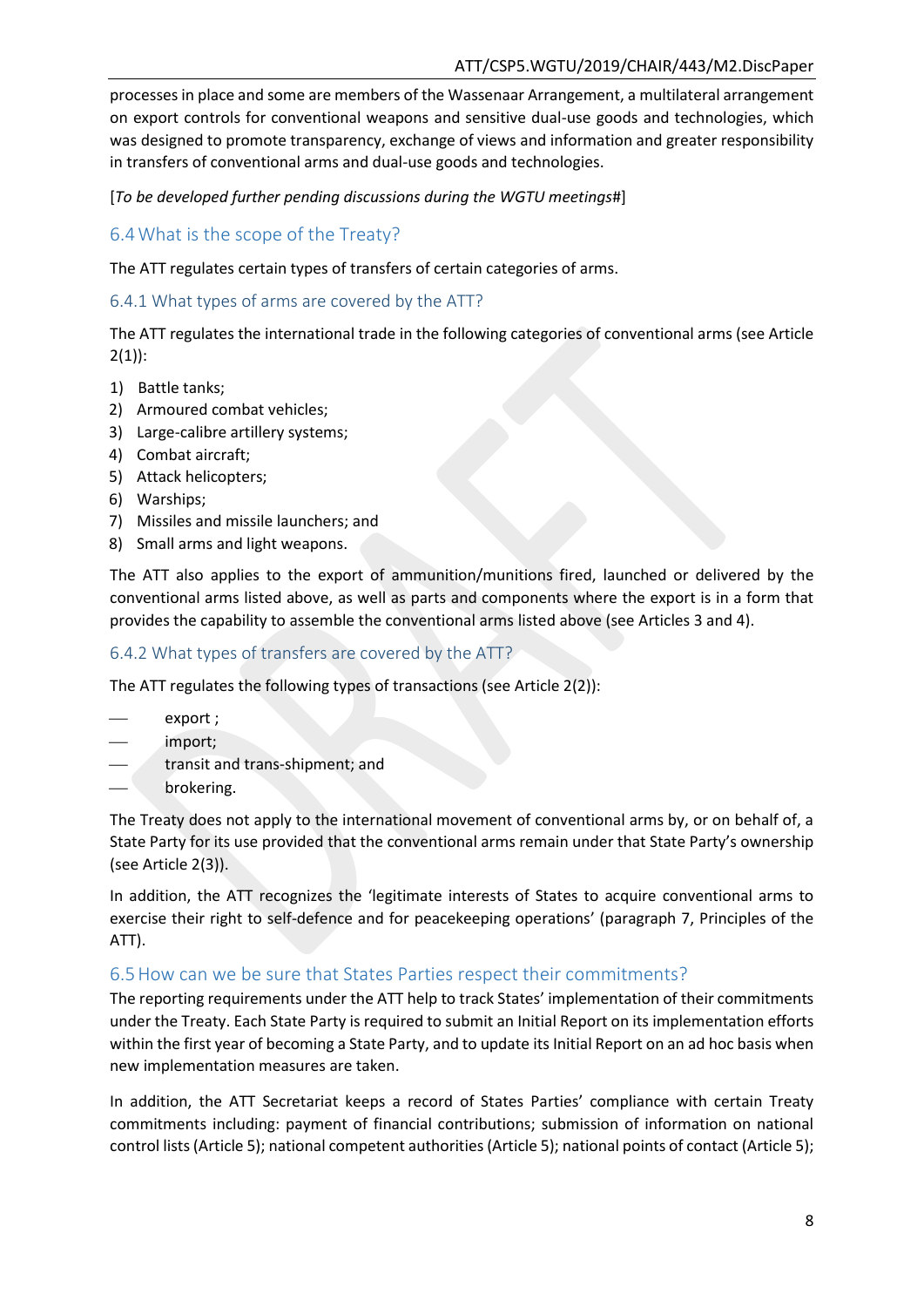and the submission of Initial and Annual Reports (Article 13). This information is made available on the ATT website, though some is only available to States Parties not the general public.

Civil society also plays a role in monitoring States Parties' implementation of their Treaty commitments. [The media is also increasingly calling into question States Parties' transfer decisions in light of their ATT commitments.]

Beyond this, the ATT does not include a formal review mechanism to monitor each State's performance and promote compliance (such peer review, expert review or an oversight body such as the Appellate Body of the World Trade Organization, established to oversee dispute settlements).

## <span id="page-11-0"></span>6.6Does the Treaty prevent States from importing weapons? OR If a State becomes a State Party to the Treaty, will it still be able to import weapons?

Article 6 of the ATT prohibits transfers (including imports) of conventional arms, ammunition/munitions and parts and components if the transfer would violate specified international obligations, or if the State Party has knowledge that the transferred weapons would be used to commit genocide, crimes against humanity or war crimes. So the Treaty does prevent (or prohibit) States Parties from importing weapons in certain circumstances (and it prevents or prohibits a State Party from *exporting* to a State in certain circumstances).

If a proposed import/transfer of conventional arms, ammunition or parts and components is not prohibited under Article 6, then if the exporting State is a State Party to the ATT, it is required to carry out a further assessment under Article 7 of the risk that the arms or items "could be used to commit or facilitate" serious violations of IHL or of international human rights law, or other serious crimes. If the exporting State determines that there is an 'overriding risk' that of one of the negative consequences in Article 7(1), then it must not authorize the export and the importing State will not be able to import the arms or items sought. It does not make a difference whether or not the importing State is a State Party to the ATT. The exporting State, as a State Party to the ATT, is required to deny the export if the export assessment identifies an 'overriding risk', *regardless* of who the importer or end-user is.

In summary, the ATT may impact a States ability to import weapons if it is determined that the weapons will or may be used in a particular way by the importing State or end-user. But this has more to do with whether the exporting State is a State Party to the ATT and is required to apply the provisions of Articles 6 and 7 than whether the *importing* State is a State Party to the Treaty.

## <span id="page-11-1"></span>6.7What role do Civil Society Organizations play in treaty implementation?

Civil society is actively engaged on universalization and implementation of the ATT. Civil society organisations continue to sustain targeted activities at national and regional levels in support of universalization, with the objective of providing targeted advocacy and information sharing as well as public pressure to maintain political prioritization of the Treaty. Civil society activities include:

- Providing technical expertise and advice to governments seeking to ratify or accede to the Treaty, including resource material, guides, toolkits and campaign materials to assist with advocating for signature and ratification.
- Developing policy resources on specific arms-control areas, such as reducing diversion to terrorism, and linkages with other instruments.
- Supporting and organising regional seminars or conferences for relevant officials, experts and NGOs focused on technical assistance and support for effective Treaty implementation.
- Building the network of researchers and academics who provide support to the Treaty's legislative and implementation processes.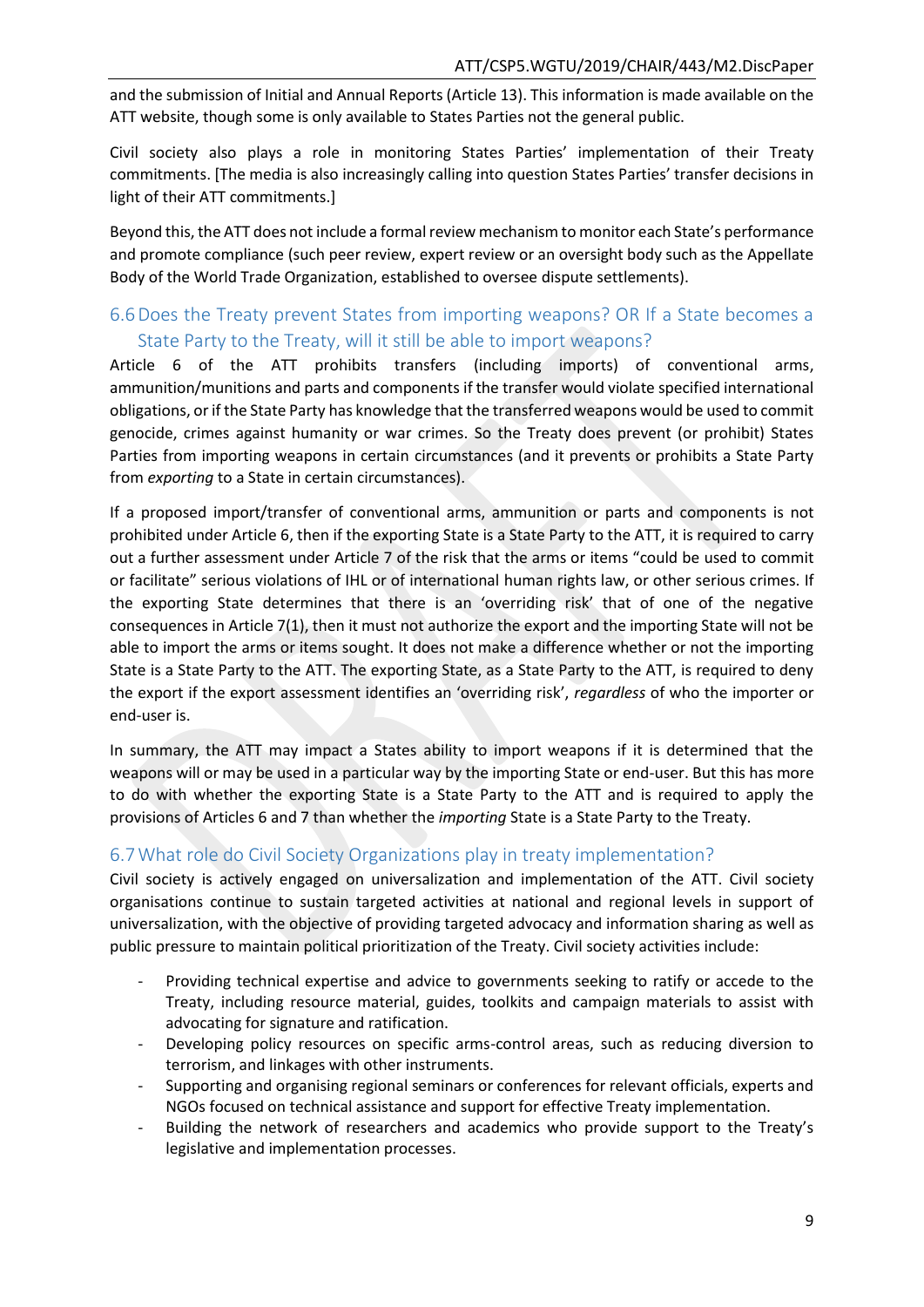- Supporting awareness-raising activities to encourage the public to get more actively involved in calling for national accession and effective implementation.
- Monitoring States' Parties implementation of and compliance with their obligations under the Treaty.
- $\#$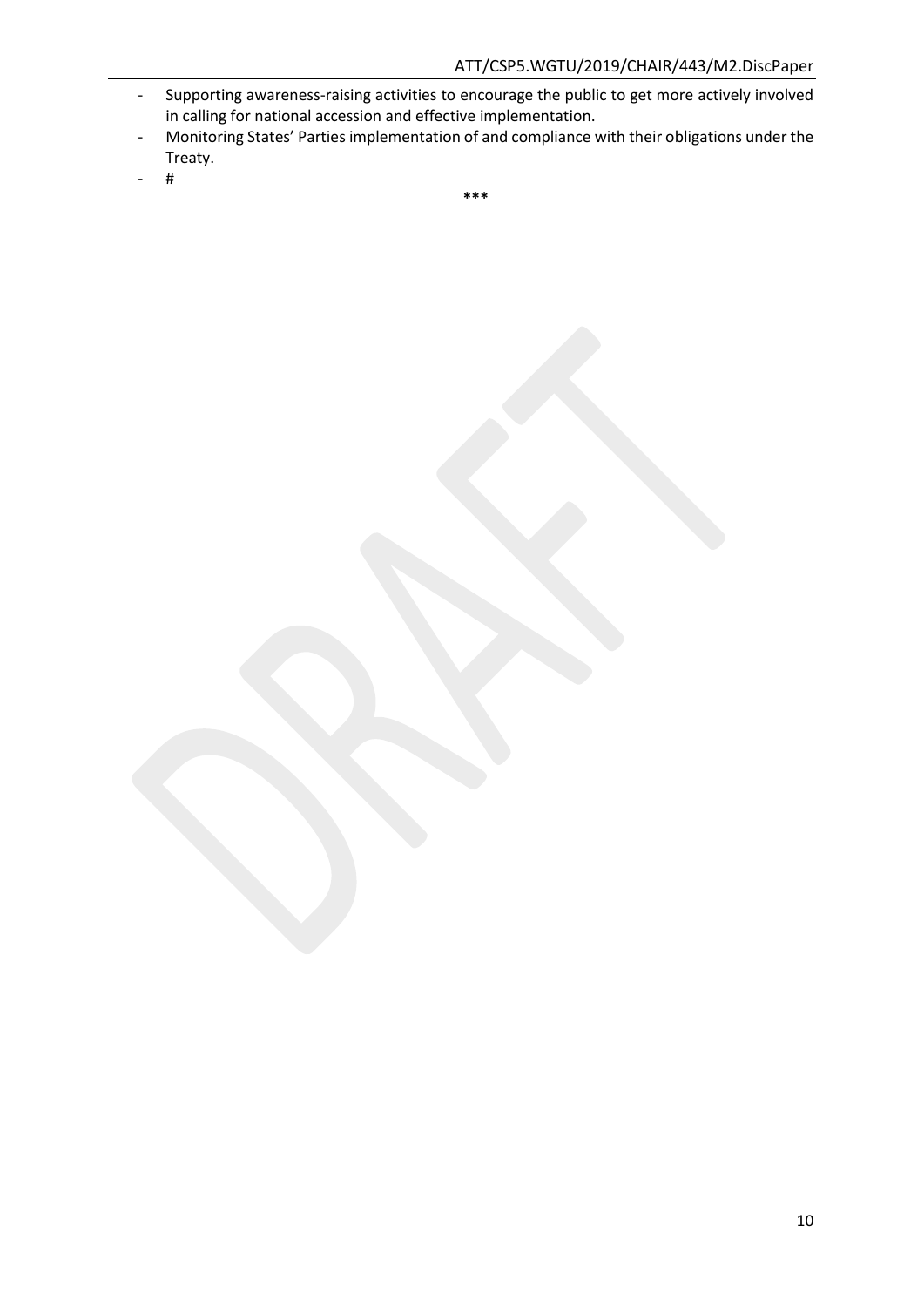#### **ANNEX B**

### (DRAFT) 'WELCOME PACK' FOR NEW STATES PARTIES TO THE ARMS TRADE TREATY

| 1. |                                                                                             |  |
|----|---------------------------------------------------------------------------------------------|--|
| 2. |                                                                                             |  |
|    |                                                                                             |  |
|    |                                                                                             |  |
|    |                                                                                             |  |
| 3. |                                                                                             |  |
| 4. |                                                                                             |  |
|    |                                                                                             |  |
|    |                                                                                             |  |
|    |                                                                                             |  |
|    |                                                                                             |  |
|    |                                                                                             |  |
|    |                                                                                             |  |
|    |                                                                                             |  |
|    |                                                                                             |  |
|    |                                                                                             |  |
| 5. |                                                                                             |  |
| 6. |                                                                                             |  |
|    | 6.1                                                                                         |  |
|    | 6.2                                                                                         |  |
|    | Is the Treaty worthwhile without some major arms exporters and importers on board? 7<br>6.3 |  |
|    | 6.4                                                                                         |  |
|    |                                                                                             |  |
|    |                                                                                             |  |
|    | How can we be sure that States Parties respect their commitments? 8<br>6.5                  |  |
|    | Does the Treaty prevent States from importing weapons? OR If a State becomes a State<br>6.6 |  |
|    | 6.7<br>What role do Civil Society Organizations play in treaty implementation?  9           |  |
| 1. |                                                                                             |  |
|    | 1.1                                                                                         |  |
|    | 1.2                                                                                         |  |
|    |                                                                                             |  |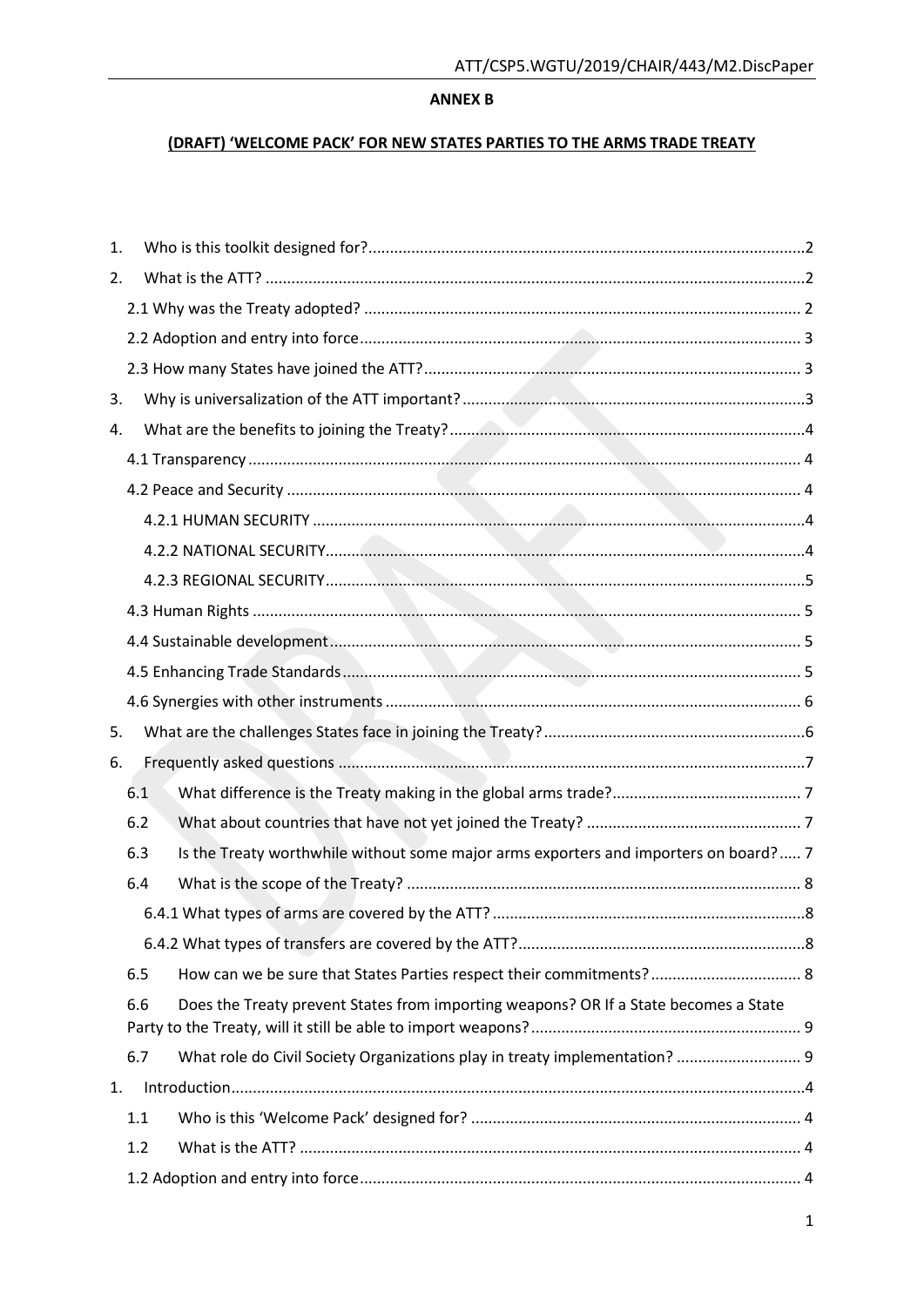| 2.  |  |
|-----|--|
|     |  |
|     |  |
|     |  |
|     |  |
|     |  |
|     |  |
|     |  |
|     |  |
|     |  |
|     |  |
|     |  |
|     |  |
|     |  |
|     |  |
|     |  |
|     |  |
| 3.  |  |
|     |  |
|     |  |
|     |  |
|     |  |
|     |  |
|     |  |
|     |  |
|     |  |
|     |  |
| 4.  |  |
| 4.1 |  |
| 4.2 |  |
| 4.3 |  |
| 5.  |  |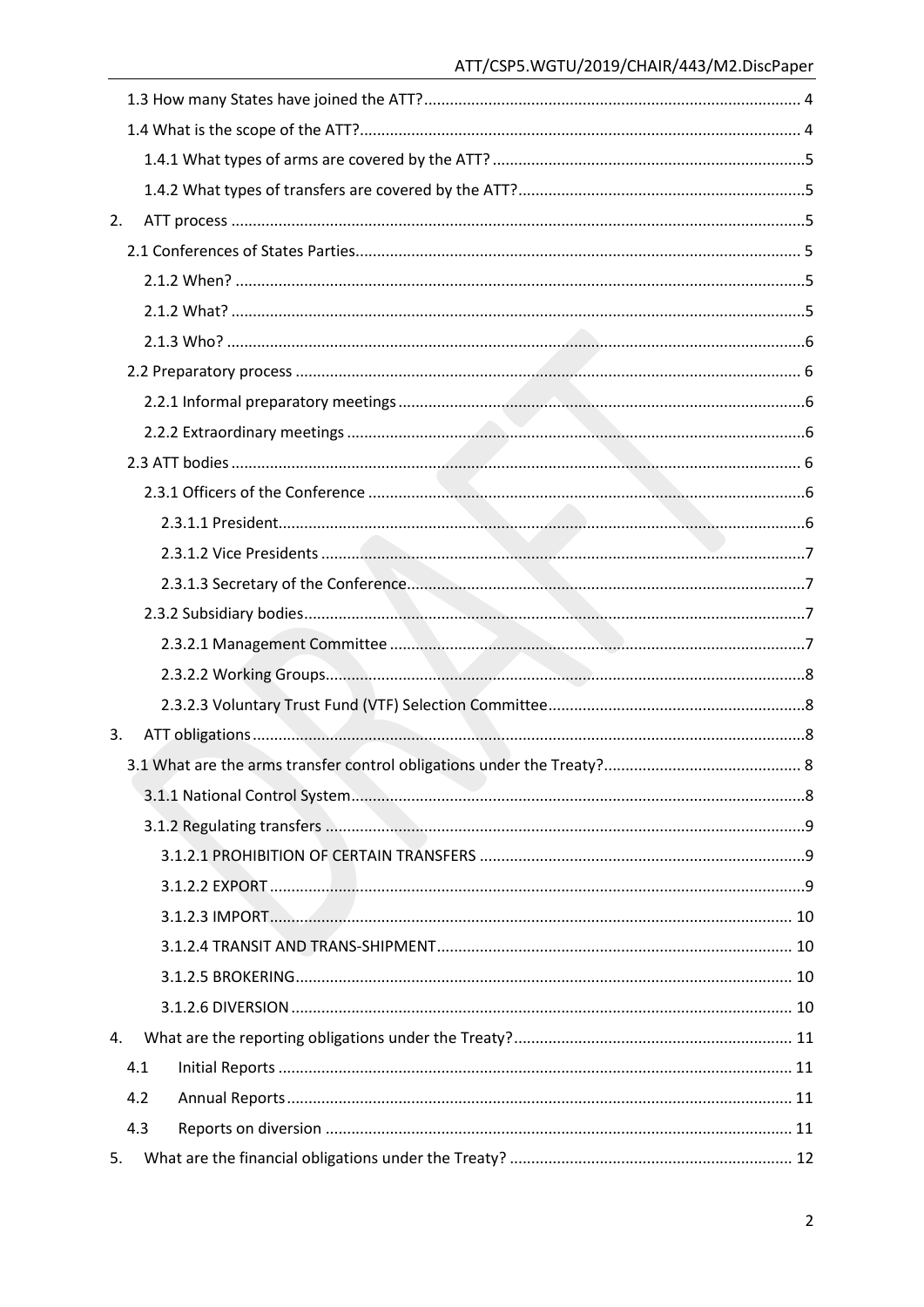|    | 5.1 |  |
|----|-----|--|
|    |     |  |
| 6. |     |  |
|    | 6.1 |  |
|    |     |  |
|    |     |  |
|    |     |  |
|    |     |  |
|    |     |  |
|    |     |  |
|    |     |  |
|    |     |  |
|    |     |  |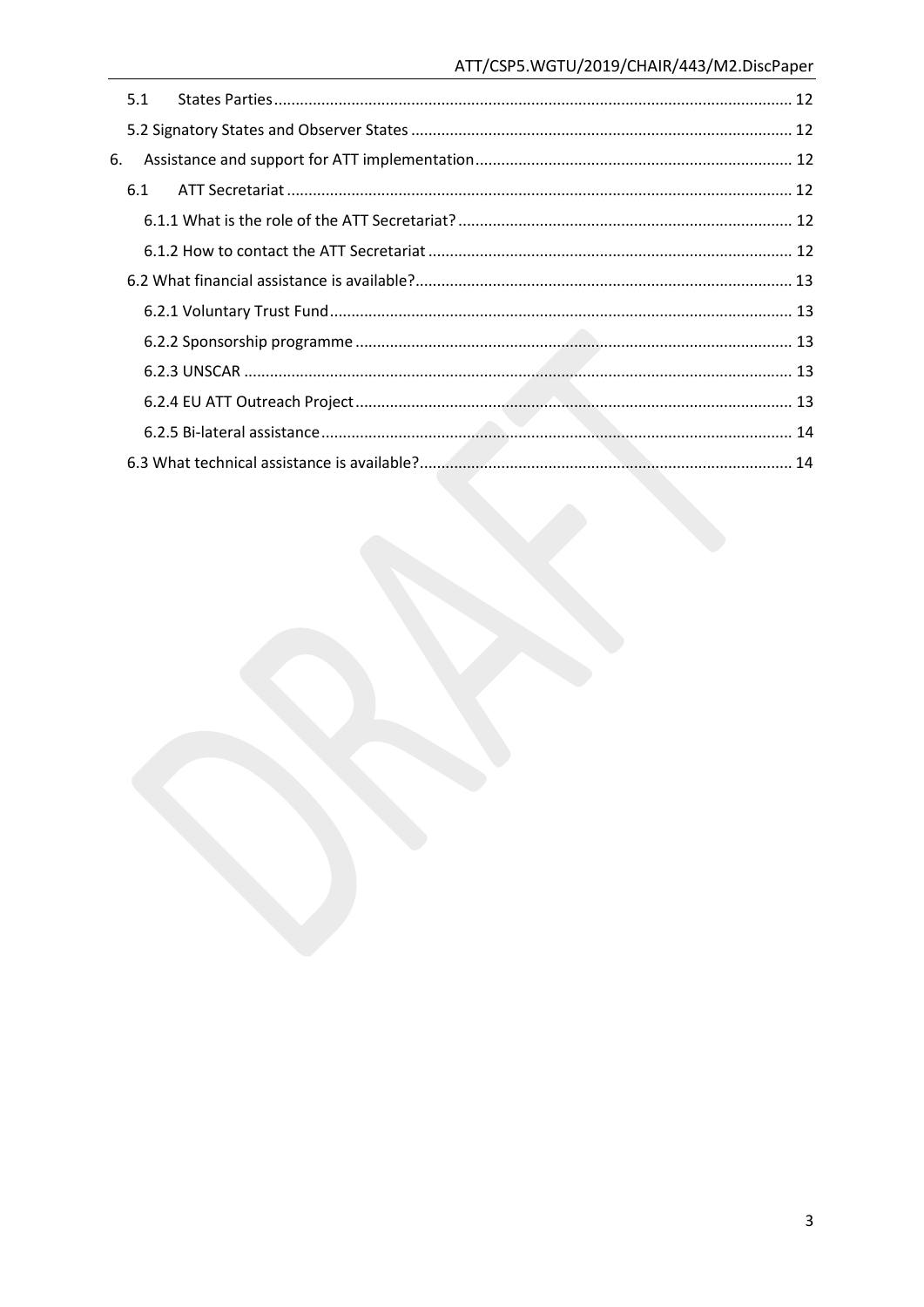## <span id="page-16-0"></span>1. Introduction

## <span id="page-16-1"></span>1.1Who is this 'Welcome Pack' designed for?

The Welcome Pack was developed by the Working Group on Treaty Universalization. The Pack is designed to give a basic overview of the Arms Trade Treaty process and obligations to States that are new States Parties to the Treaty or that are interested in learning more about the Treaty.

## <span id="page-16-2"></span>1.2What is the ATT?

The Arms Trade Treaty (ATT) is an international treaty that regulates the international trade in conventional arms by establishing the highest international standards governing arms transfers and seeks to prevent and eradicate illicit trade and diversion of conventional arms.

The aim of the Treaty as outlined in Article 1 is to:

- Establish the highest possible common international standards for regulating or improving the regulation of the international trade in conventional arms;
- Prevent and eradicate the illicit trade in conventional arms and prevent their diversion;

for the purpose of:

- Contributing to international and regional peace, security and stability;
- Reducing human suffering;
- Promoting cooperation, transparency and responsible action by States Parties in the international trade in conventional arms, thereby building confidence among States Parties.

"This marks the opening of a new chapter in our collective efforts to bring responsibility, accountability and transparency to the global arms trade." - Ban Ki Moon<sup>4</sup>

The ATT contributes to international and regional peace, security and stability, reducing human suffering, and promoting cooperation, transparency and responsible action.

## <span id="page-16-3"></span>1.2 Adoption and entry into force

The Treaty was adopted by a UN General Assembly Resolution on 02 April 2013 came into force on 24 December 2014, becoming the first global, legally binding treaty governing conventional arms transfers.

## <span id="page-16-4"></span>1.3 How many States have joined the ATT?

At this stage, more than 100 States have become States Parties to the Treaty and others have signed the Treaty but not yet ratified it.

Up to date information on the status of participation in the ATT, including a regional overview, is available on the ATT website at: [https://www.thearmstradetreaty.org/treaty](https://www.thearmstradetreaty.org/treaty-status.html?templateId=209883)[status.html?templateId=209883](https://www.thearmstradetreaty.org/treaty-status.html?templateId=209883)

#### <span id="page-16-5"></span>1.4 What is the scope of the ATT?

**.** 

The ATT regulates certain types of transfers of certain categories of arms.

<sup>4</sup> Statement by the Secretary-General on the entry into force of the Arms Trade Treaty on 23 December 2014. <https://www.un.org/sg/en/content/sg/statement/2014-12-23/statement-secretary-general-entry-force-arms-tradetreaty>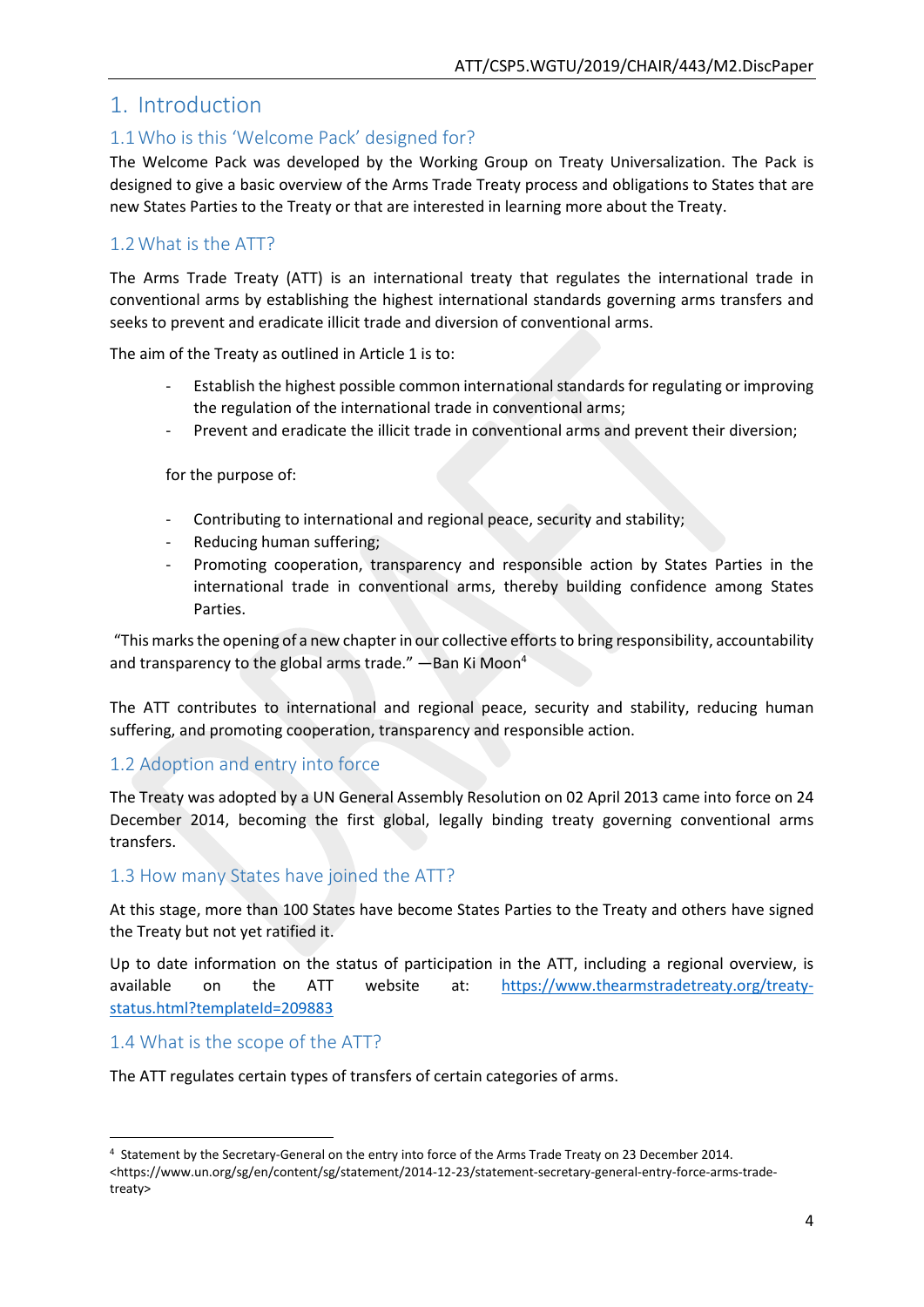## <span id="page-17-0"></span>1.4.1 What types of arms are covered by the ATT?

The ATT regulates the international trade in the following categories of conventional arms (see Article  $2(1)$ :

- 1) Battle tanks;
- 2) Armoured combat vehicles;
- 3) Large-calibre artillery systems;
- 4) Combat aircraft;
- 5) Attack helicopters;
- 6) Warships;
- 7) Missiles and missile launchers; and
- 8) Small arms and light weapons.

The ATT also applies to the export of ammunition/munitions fired, launched or delivered by the conventional arms listed above, as well as parts and components where the export is in a form that provides the capability to assemble the conventional arms listed above (see Articles 3 and 4).

#### <span id="page-17-1"></span>1.4.2 What types of transfers are covered by the ATT?

The ATT regulates the following types of transactions (see Article 2(2)):

- export;
- import;
- transit and trans-shipment; and
- brokering.

The Treaty does not apply to the international movement of conventional arms by, or on behalf of, a State Party for its use provided that the conventional arms remain under that State Party's ownership (see Article 2(3)).

In addition, the ATT recognizes the 'legitimate interests of States to acquire conventional arms to exercise their right to self-defence and for peacekeeping operations' (paragraph 7, Principles of the ATT).

## <span id="page-17-2"></span>2. ATT process

#### <span id="page-17-3"></span>2.1 Conferences of States Parties

#### <span id="page-17-4"></span>2.1.2 When?

In accordance with Article 17(1) of the Treaty, each Conference of States Parties can decide when to hold the next Conference. In practice, the Rules of Procedure stipulate that the Conference shall meet *annually* unless decided otherwise by the Conference (see Rule 11 of the Rules of Procedure).

The ATT Conferences of States Parties have been held as follows:

- First Conference of States Parties to the ATT (CSP1): Cancun, Mexico, 24-27 August 2015
- Second Conference of States Parties to the ATT (CSP2): Geneva, Switzerland, 22-26 August 2016
- Third Conference of States Parties to the ATT (CSP3): Geneva, Switzerland, 11-15 September 2017
- Fourth Conference of States Parties to the ATT (CSP4): Tokyo, Japan, 20-24 August 2018
- Fifth Conference of States Parties to the ATT (CSP5): Geneva, Switzerland, 26-30 August 2019

#### <span id="page-17-5"></span>2.1.2 What?

The role of each Conference of States Parties is to: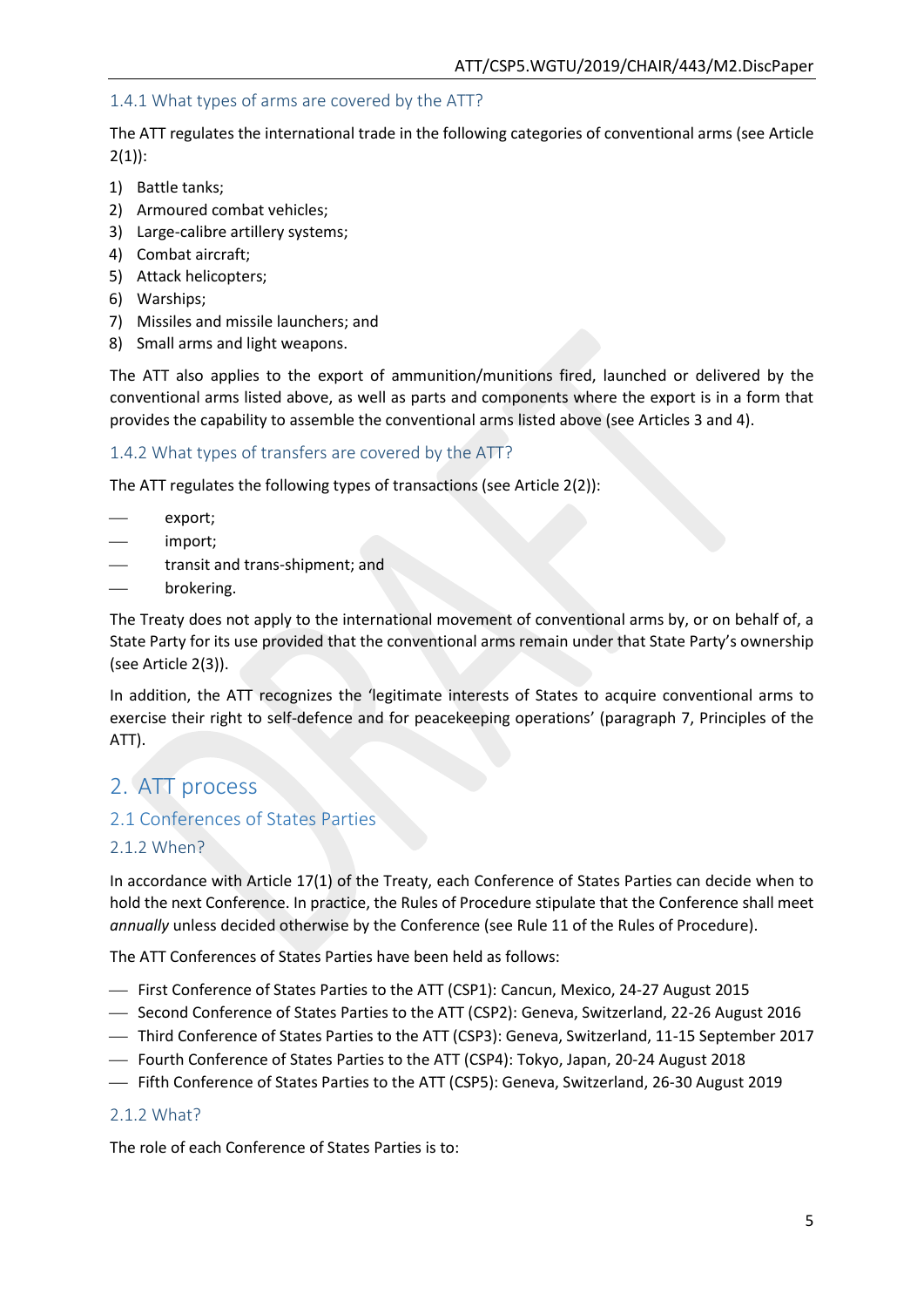- a) Review the implementation of this Treaty, including developments in the field of conventional arms;
- b) Consider and adopt recommendations regarding the implementation and operation of this Treaty, in particular the promotion of its universality;
- c) Consider amendments to this Treaty in accordance with Article 20;
- d) Consider issues arising from the interpretation of this Treaty;
- e) Consider and decide the tasks and budget of the Secretariat;
- f) Consider the establishment of any subsidiary bodies as may be necessary to improve the functioning of this Treaty; and
- g) Perform any other function consistent with this Treaty (see Article 17(4).

#### <span id="page-18-0"></span>2.1.3 Who?

The Rules of Procedure stipulate that the plenary meetings of the Conference shall be public unless the Conference decides otherwise at the request of a State Party (see Rule 13 of the Rules of Procedure). Accordingly**,** States Parties, Signatory States, Observer States (States that are neither parties nor signatories to the Treaty), as well as representatives of the United Nations, its specialized agencies, international and regional intergovernmental organisations, civil society, including Non-Governmental Organisations (NGOs), and industry, may participate in Conferences of States Parties (see Rules 1-5 of the Rules of Procedure), unless and until it is decided otherwise.

However, only States Parties can be *full* participants in a Conference (meaning only States Parties have the right to adopt decisions and vote on decisions when necessary). Signatory States can participate in Conferences but cannot take part in the adoption of decisions. Observer States and representatives of the United Nations, international and regional organisations, civil society and industry may attend the Conference as observers, deliver statements at plenary meetings, receive official documents and submit their views in writing to the Conference.

#### <span id="page-18-1"></span>2.2 Preparatory process

#### <span id="page-18-2"></span>2.2.1 Informal preparatory meetings

During the intersessional period between each Conference of States Parties, informal preparatory meetings are held at the seat of the ATT Secretariat in Geneva to prepare for each forthcoming Conference. The number of preparatory meetings and their duration are not prescribed/set, but generally, two informal preparatory meetings lasting one day each are held in advance of each Conference of States Parties. The preparatory meetings are generally timed to coincide with the meetings of the ATT Working Groups (see section 2.3.2.2). Preparatory meetings are public.

#### <span id="page-18-3"></span>2.2.2 Extraordinary meetings

Article 17 (5) contemplates that extraordinary meetings of the Conference may be convened during the intersessional period between Conferences, if a request for such a meeting is made by a State Party and two-thirds of the States Parties support the proposal. Extraordinary meetings take place at the seat of the Secretariat in Geneva unless otherwise decided (see Rule 14 of the Rules of Procedure).

#### <span id="page-18-4"></span>2.3 ATT bodies

## <span id="page-18-5"></span>2.3.1 Officers of the Conference

#### <span id="page-18-6"></span>*2.3.1.1 President*

States Parties to the Arms Trade Treaty (ATT) elect a President every year during the Conference of States Parties (CSP) to preside over the CSP the following year, including the preparatory process.

The following persons have served as Presidents to the CSPs: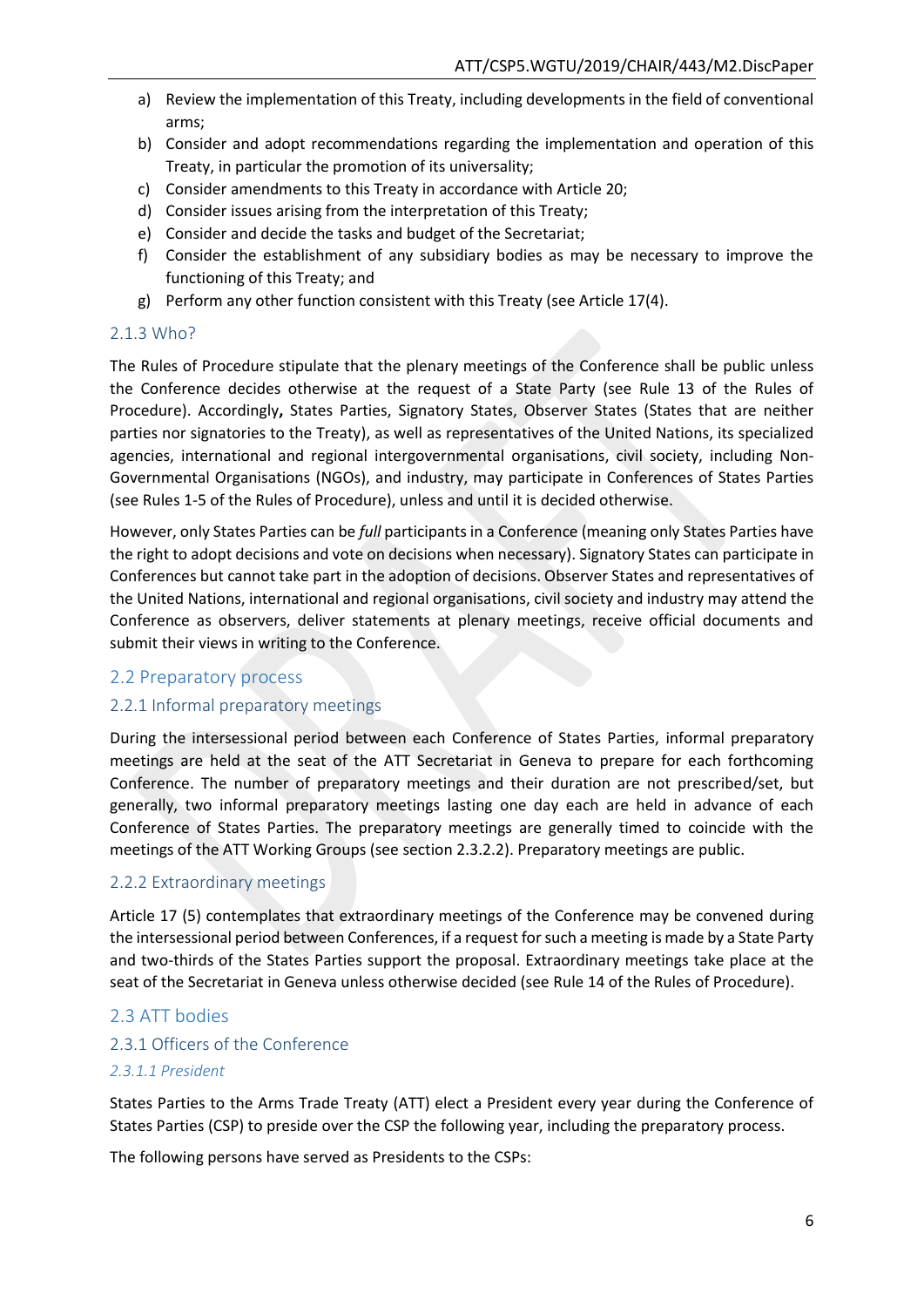- CSP1: Ambassador Jorge Lomónaco, Mexico
- CSP2: Ambassador Emmanuel E. Imohe, Nigeria
- CSP3: Ambassador Klaus Korhonen, Finland
- CSP4: Ambassador Nobushige Takamizawa, Japan
- CSP5: Ambassador Jānis Kārkliņš, Latvia

#### <span id="page-19-0"></span>*2.3.1.2 Vice Presidents*

Under Rule 9 of the Rules of Procedure, during each session of the Conference of States Parties to the ATT a President and four vice-Presidents for the following session of the Conference are elected from among the representatives of participating States Parties.

The President and four vice-Presidents, informally referred to as 'the Bureau', begin their terms of office at the end of the Conference that elected them and serve until their successors are elected at the end of the next ordinary session of the Conference. The President (assisted by the vice-Presidents) presides over any extraordinary meeting of the Conference held during their term.

#### <span id="page-19-1"></span>*2.3.1.3 Secretary of the Conference*

Under Rule 10 of the Rules of Procedure, the Head of the ATT Secretariat is the Secretary of the Conference and acts in this capacity at all sessions of the Conference and its subsidiary bodies. The role of the Secretary is to make all the necessary arrangements in connection with the ordinary and extraordinary sessions and, generally, perform all other work that the Conference may require, in accordance with Article 18 paragraph 3 (d) of the Treaty.

The other roles and functions of the ATT Secretariat are described in section 6.1.1.

#### <span id="page-19-2"></span>2.3.2 Subsidiary bodies

Rule 42 of the Rules of Procedure provides that the Conference of States Parties may establish subsidiary bodies, in accordance with Article 17(4) of the Treaty. The Conference determines the matters to be considered by any subsidiary body established under the Treaty including its mandate, officers, composition, size, duration and budgetary issues.

The current subsidiary bodies of the ATT are:

- The Management Committee
- Three Working Groups:
	- o The Working Group on Effective Treaty Implementation
	- o The Working Group on Transparency and Reporting
	- o The Working Group on Treaty Universalization
- The VTF Selection Committee

The roles and functions of each of the bodies are described below.

#### <span id="page-19-3"></span>*2.3.2.1 Management Committee*

The First Conference of States Parties to the ATT established a Management Committee as a subsidiary body, pursuant to Article 17(4) of the Treaty and Rule 42 of the Rules of Procedure. The role of the Management Committee is to provide oversight on financial matters and on other matters related to the ATT Secretariat to ensure maximum accountability, efficiency and transparency and the Secretariat's operations.

The Management Committee comprises the President of the Conference of States Parties and a State Party representative designated by each UN regional group. A representative of the ATT Secretariat participates in meetings. A representative of Signatory States may be invited, when appropriate, by the Conference, to attend the meetings of the Management Committee as observers.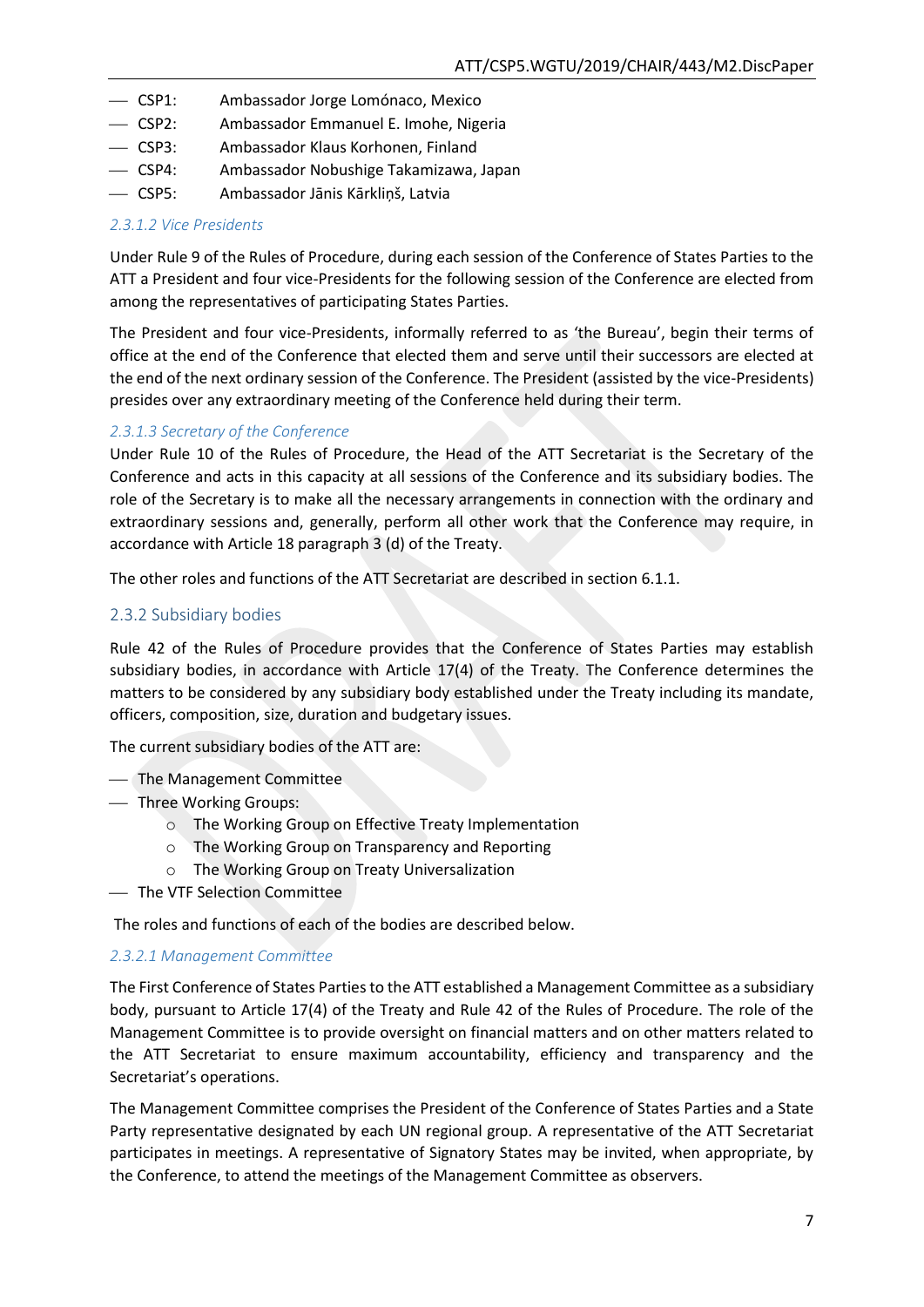Members of the Management Committee (other than the President and representatives of the ATT Secretariat) serve for two years and are eligible to serve a further term.

The operations of the Management Committee are governed by the Terms of Reference for the Management Committee.

#### <span id="page-20-0"></span>*2.3.2.2 Working Groups*

The following Working Groups were established by CSP2 in 2016 and became standing Working Groups by a decision of CSP3 in 2017:

- Working Group on Effective Treaty Implementation (WGETI)
- Working Group on Transparency and Reporting (WGTR)
- Working Group on Treaty Universalization (WGTU)

The President of Conference appoints a Chair or Co-Chairs to each Working Group, and the aim of each Working Group – in accordance with their respective Terms of Reference - is as follows: WGETI: exchanges information and challenges on the practical implementation of the Treaty at the national level; WGTR: undertakes tasks defined by the Conference of States Parties in the general area indicated by its title (i.e. issues of transparency and reporting obligations under the Treaty); WGTU: generates and shares views and implementation measures on Treaty universalization.

On average, the Working Groups meet twice per year (coinciding with the informal preparatory meetings of each Conference of States Parties (see section 2.2.1)) for a total of three days. Each Working Group submits a report to every Conference of States Parties on the progress of their work.

#### <span id="page-20-1"></span>*2.3.2.3 Voluntary Trust Fund (VTF) Selection Committee*

The Second Conference of States Parties to the ATT appointed a VTF Selection Committee as a subsidiary body, pursuant to Article 17(4) of the Treaty and Rule 42 of the Rules of Procedure, to oversee the administration of the Voluntary Trust Fund including the allocation of available funds to project proposals following the annual call for proposals (see section 6.2.1).

The Selection Committee consists of up to 15 members who serve for a period of two years (and are eligible to be reappointed for further terms). The operations of the VTF Selection Committee is governed by the VTF Terms of Reference. The VTF Selection Committee appoints one of its members to chair its deliberations, and the Chair of the VTF Selection Committee reports on the work and status of the VTF to each Conference of States Parties.

## <span id="page-20-2"></span>3. ATT obligations

## <span id="page-20-3"></span>3.1 What are the arms transfer control obligations under the Treaty?

#### <span id="page-20-4"></span>3.1.1 National Control System

One of the central obligations under Article 5 of the Treaty is that States Parties must establish and maintain a national control system to regulate the export, import, transit, and trans-shipment of conventional arms, ammunition/munitions, and parts and components, as well as related brokering activities.

As part of its national control system, each State Party is required to establish and maintain a national control list of the arms and items that are covered by its control system. That is, a list of the arms, ammunition/munitions, parts and components and other items whose transfer is controlled and regulated by the State. States Parties are required to provide a copy of their national control lists to the ATT Secretariat, which makes it available to other States Parties, and they are encouraged to make their national control lists publicly available.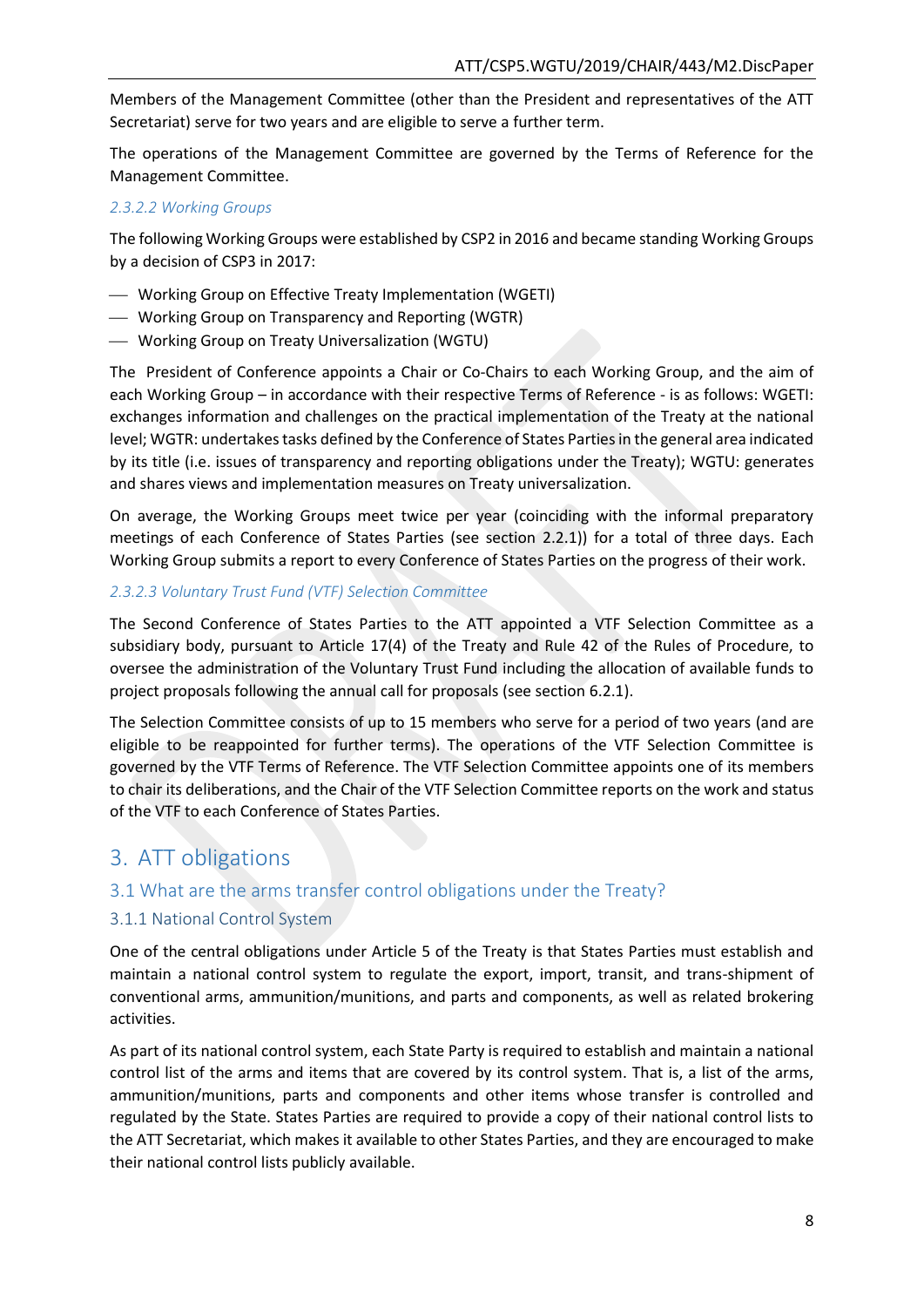Each State Party must also designate one or more competent national authorities in order to have an effective and transparent national control system, and they must designate one or more national points of contact to act as a liaison and exchange information on matters related to the implementation of the Treaty.

The ATT Working group on Effective Treaty Implementation is developing a *Basic Guide to Establishing a National Control System* that provides detailed suggestions on how to establish a national control system in accordance with the Treaty requirements.

Annex A to the [Chair's Draft Report to CSP4](https://www.thearmstradetreaty.org/hyper-images/file/ATT_CSP4_WGETI_Draft_Report_EN1/ATT_CSP4_WGETI_Draft_Report_EN.pdf) (ATT/CSP4.WGETI/2018/CHAIR/355/Conf.Rep) titled: *List of possible reference documents to be considered by states parties in Article 5 implementation*, offers guidance to States Parties on the sources of information they may consult in implementing Article 5.

#### <span id="page-21-0"></span>3.1.2 Regulating transfers

#### <span id="page-21-1"></span>*3.1.2.1 PROHIBITION OF CERTAIN TRANSFERS*

The term 'transfer' is defined under Article 2(2) of the Treaty to include export, import, transit, transshipment, and brokering.

Under Article 6 of the Treaty, States Parties are prohibited from authorizing any transfer of arms, related ammunition/munitions, or parts and components if:

- the proposed transfer would violate UN Security Council arms embargoes adopted under Chapter VII of the Charter;
- the proposed transfer would violate relevant international obligations under treaties to which a state is a party; or
- the state party 'has knowledge at the time of authorization' that the arms or items would be used to commit genocide, crimes against humanity, or certain war crimes.

If a transfer is not prohibited under Article 6, each state party must ensure the transfer is regulated in accordance with the other provisions of the Treaty, as discussed below.

Annex E to the [Chair's Draft Repo](https://www.thearmstradetreaty.org/hyper-images/file/ATT_CSP4_WGETI_Draft_Report_EN1/ATT_CSP4_WGETI_Draft_Report_EN.pdf)rt to CSP4 (ATT/CSP4.WGETI/2018/CHAIR/355/Conf.Rep) titled: *Possible voluntary guiding and supporting elements in implementing obligations under Article 6 (1)*, offers guidance to States Parties on the implementation of Article 6(1).

#### <span id="page-21-2"></span>*3.1.2.2 EXPORT*

Under Article 7, if the transfer involves an export of conventional arms, related ammunition/munitions, or parts and components, the exporting state is required to assess the risk or potential that the arms or items to be exported would contribute to or undermine peace and security or that they could be used to commit or facilitate:

- a serious violation of international humanitarian law;
- a serious violation of international human rights law;
- acts constituting offences under international agreements relating to terrorism; or
- acts constituting offences under international agreements relating to transnational organized crime.

The exporting State Party must also consider whether there are measures that could be undertaken to mitigate risks identified, such as confidence-building measures or jointly developed and agreed programmes by the exporting and importing States.

An exporting state must refuse any request for authorization if its assessment concludes that there is an 'overriding' risk of any of the negative consequences listed in Article 7(1).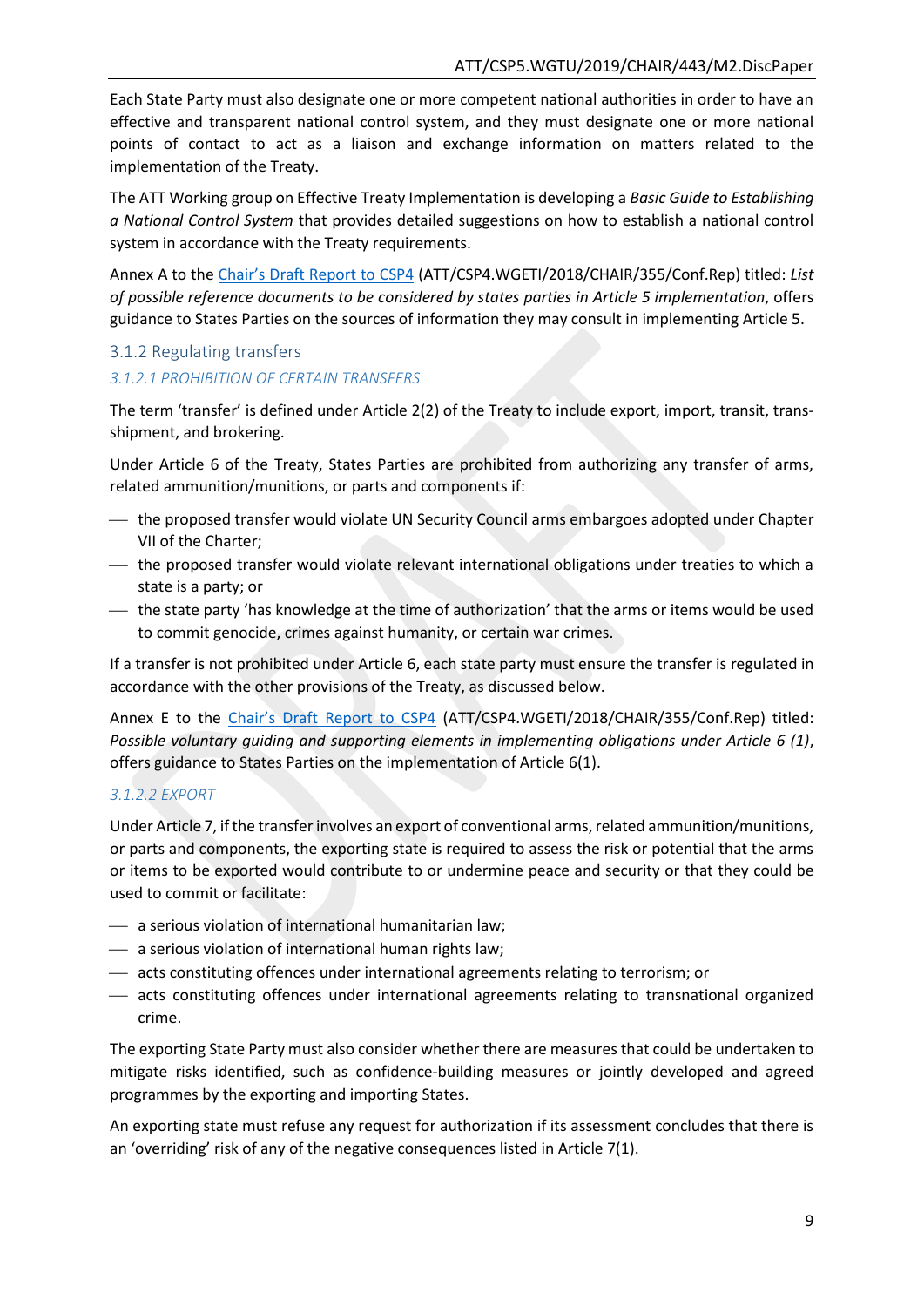An exporting State must also take into account the risk of conventional arms, related ammunition/munitions, or parts and components, being used to commit or facilitate serious acts of gender-based violence or serious acts of violence against women and children (see Article 7(4)), and must assess the risk of diversion of the export (Article 11).

Annex B to the [Chair's Draft Report to CSP4](https://www.thearmstradetreaty.org/hyper-images/file/ATT_CSP4_WGETI_Draft_Report_EN1/ATT_CSP4_WGETI_Draft_Report_EN.pdf) (ATT/CSP4.WGETI/2018/CHAIR/355/Conf.Rep) titled: *List of possible reference documents to be considered by States Partiesin conducting risk assessment under Article 7*, offers guidance to States Parties on the sources of information they may consult in implementing Article 7.

### <span id="page-22-0"></span>*3.1.2.3 IMPORT*

In addition to certain imports of conventional arms, related ammunition/munitions, or parts and components being prohibited under Article 6 (see section 3.1.2.1 above), each State Party that imports arms must 'take measures that will allow it to regulate, where necessary, imports under its jurisdiction of conventional arms'.

While the ATT does not specify which measures are to be taken to regulate imports as part of a national control system, they could include a requirement to obtain authorization from the relevant authority in the form of a licence or permit to import arms, and/or end-user and delivery verification certificates.

The Treaty also stipulates that importing States must take measures to ensure information is provided to an exporting State, if requested to do so as part of a risk assessment an exporting State may be conducting, and that such measures may include end use or end user documentation.

#### <span id="page-22-1"></span>*3.1.2.4 TRANSIT AND TRANS-SHIPMENT*

In addition to the transit and transshipment of conventional arms, related ammunition/munitions, or parts and components being prohibited in certain circumstances described under Article 6 (see section 3.1.2.1 above), Article 9 requires states parties to take appropriate measures to regulate transit or trans-shipment of conventional arms under their jurisdiction 'where necessary and feasible' and 'in accordance with relevant international law'.

While the ATT does not specify which measures are to be taken to regulate transit and transshipment as part of a national control system, they could include a requirement to obtain authorization from the relevant authority in the form of a licence or permit to transit or tranship arms, and/or a requirement that transport agents give prior notification to the transit State that weapons will be transiting its territory.

## <span id="page-22-2"></span>*3.1.2.5 BROKERING*

In addition to the brokering of conventional arms, related ammunition/munitions, or parts and components being prohibited in certain circumstances described under Article 6 (see section 3.1.2.1 above), Article 10 requires states parties to 'take measures, pursuant to its national laws, to regulate brokering taking place under its jurisdiction' for conventional arms. The Treaty stipulates that such measures may include: requiring brokers to register or obtain written authorization before engaging in brokering.

#### <span id="page-22-3"></span>*3.1.2.6 DIVERSION*

Article 11 of the ATT includes a range of commitments aimed at preventing, addressing, and promoting awareness of the diversion of conventional arms. Exporting States Parties must assess the risk of diversion of an export and consider the establishment of mitigation measures such as confidencebuilding measures or jointly developed and agreed programmes by the exporting and importing States

In addition, under Article 11, each State Party involved in a transfer has obligations to prevent and address the diversion of arms that are being transferred. The ATT does not require States Parties to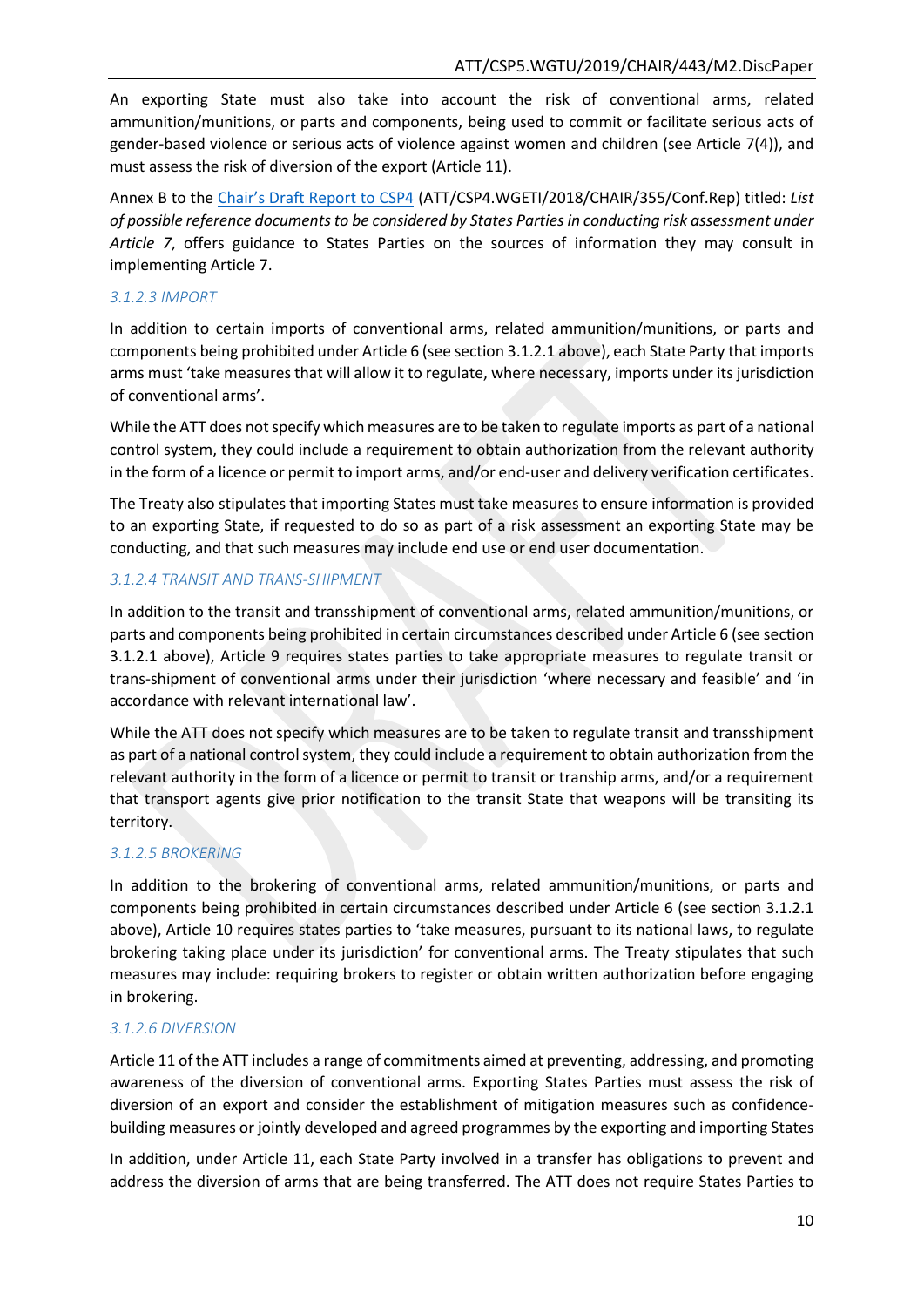prevent and address the diversion of ammunition/munitions, or parts and components, but States Parties may choose to do so.

Cooperation and information sharing among States involved in a transfer are central elements of this provision, highlighting the reality that addressing the diversion of conventional arms is not something that States can achieve alone.

# <span id="page-23-0"></span>4. What are the reporting obligations under the Treaty?

## <span id="page-23-1"></span>4.1 Initial Reports

Under Article 13(1) of the ATT, States Parties are *required* to provide an Initial Report to the ATT Secretariat that describes the measures the state has taken to implement the Treaty, 'including national laws, national control lists and other regulations and administrative measures'. They are also required to report on any new measures undertaken to implement the Treaty when such measures are taken.

Each State Party is required to submit its Initial Report 'within the first year after entry into force of this Treaty for that State Party'. Accordingly, the deadline for submission of a State Party's Initial Report is twelve months after the date the Treaty enters into force for it<sup>5</sup>.

A template has been developed to assist States Parties submit their Initial Reports and Initial Reports can be submitted to the ATT Secretariat online.

## <span id="page-23-2"></span>4.2Annual Reports

Under Article 13(3) of the ATT, States Parties are *required* to submit a report on an annual basis that includes information 'concerning authorized or actual exports and imports of conventional arms covered under Article 2(1)' that were made during the preceding calendar year (01 January to 31 December).

The deadline for the submission of Annual Reports to the ATT Secretariat is 31 May each year. For example the deadline for the submission of 2018 Annual Reports covering exports and imports made between 01 January - 31 December 2018 is 31 May 2019.

A template has been developed to assist States Parties submit their Annual Reports and Annual Reports can be submitted to the ATT Secretariat online.

## <span id="page-23-3"></span>4.3Reports on diversion

**.** 

Under Articles 11(6) and 13(2), States Parties are *encouraged* to report on measures taken to address the diversion of transferred arms. There is currently no formal mechanism for reporting on measures taken to address diversion (for example, there is no reporting template for such reports) and States Parties are welcome to submit reports on diversion in whatever format they choose, and to use the information exchange platform available on the ATT website to exchange information and share experiences on diversion.

<sup>5</sup> For a state that ratified, accepted, approved or acceded to the Treaty after 24 December 2014, the Treaty enters into force for that state ninety days following the date of deposit of its instrument of ratification, acceptance, approval or accession in accordance with Article 22. The deadline for submission of its Initial Report is twelve months after that date.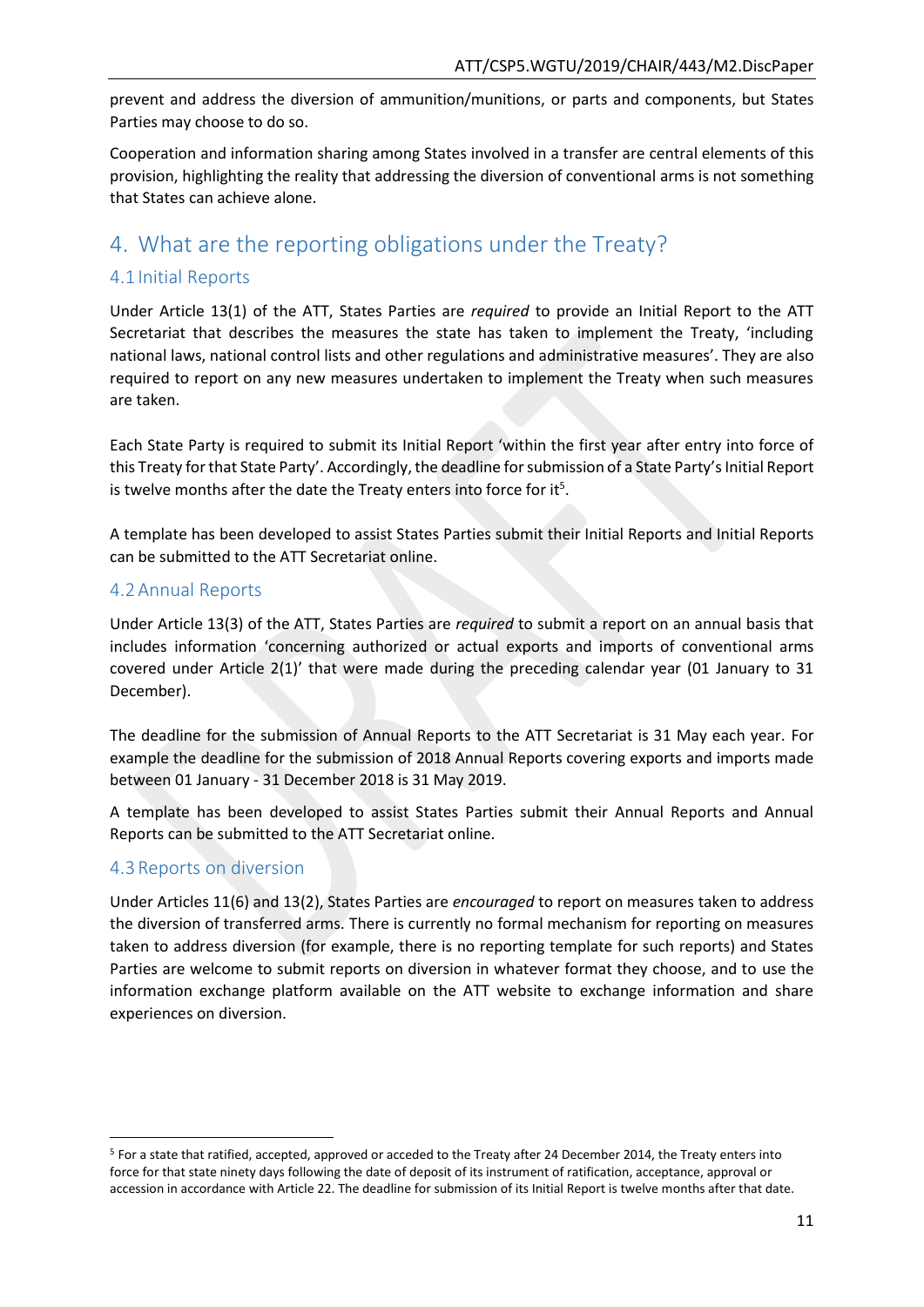## <span id="page-24-0"></span>5. What are the financial obligations under the Treaty?

## <span id="page-24-1"></span>5.1 States Parties

States Parties pay assessed contributions that cover the following two aspects:

- 1. *Contributions for the CSP and any subsidiary bodies it may establish*: All States Parties, irrespective of attendance at meetings and Conferences of States Parties, are assessed a contribution towards each Conference, or any subsidiary bodies it may establish, including towards the cost of preparing and holding the Conference, or subsidiary body meeting as applicable (see Rule 5.1 of the ATT Financial Rules).
- 2. *Contributions for the Secretariat*: Each calendar year, States Parties are charged an assessed contribution for the ATT Secretariat´s costs in undertaking its core tasks, comprising: staff salaries, equipment, office overheads, financial administration, human resources administration, insurance, communications and IT, and any other items essential for the functioning of the Secretariat as decided by the Conference (see Rule 6.3 of the ATT Financial Rules).

#### <span id="page-24-2"></span>5.2 Signatory States and Observer States

Signatory States and other observer States in attendance at each Conference of States Parties, or any subsidiary bodies it may establish, are levied an attendance fee towards the cost of preparing and holding the Conference, or subsidiary body meeting as applicable.

Invoices issued for the estimated Conference costs shall be calculated on the assumption that all signatory States, and other observer States that attended the Conference in the preceding year will attend the following Conference.

# <span id="page-24-3"></span>6. Assistance and support for ATT implementation

## <span id="page-24-4"></span>6.1ATT Secretariat

## <span id="page-24-5"></span>6.1.1 What is the role of the ATT Secretariat?

The ATT Secretariat was established in accordance with Article 18 of the Treaty to support and assist States Parties in the effective implementation of the ATT.

The ATT Secretariat manages the reporting process under the Treaty; maintains a database of national points of contact; facilitates the matching of offers of and requests for assistance for Treaty implementation; facilitates the work of the Conference of States Parties; and performs other duties as decided by the Conferences of States Parties. Facilitating the work of the Conference of States Parties includes supporting the work of the CSP President, Vice Presidents, Management Committee, and the Co-chairs of the Working Groups established by the Conference of States Parties, during the preparatory phase leading up to each CSP.

In addition to its traditional responsibilities contemplated in Article 18(3) of the Treaty, the ATT Secretariat also administers the Voluntary Trust Fund, with the support of the VTF Selection Committee (see sections 2.3.2.3 AND 6.2.1) as well as the ATT sponsorship programme.

#### <span id="page-24-6"></span>6.1.2 How to contact the ATT Secretariat

|        | Address : 7bis avenue de la Paix, WMO Building, 2nd floor, 1211 Geneva |
|--------|------------------------------------------------------------------------|
|        | Phone: $+41(0)227150420$                                               |
| Email: | info@thearmstradetreaty.org                                            |
| Web:   | www.thearmstradetreaty.org                                             |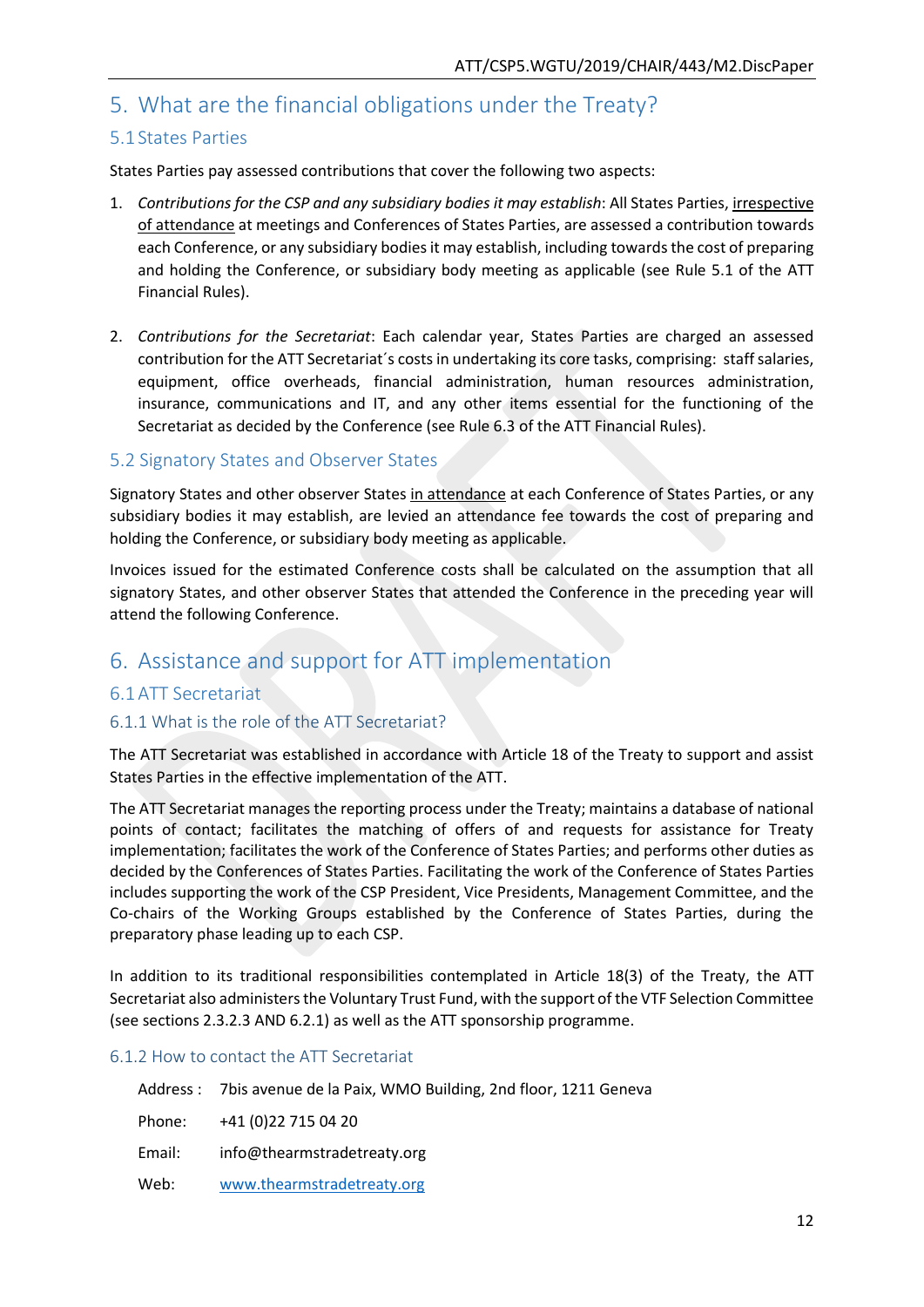## <span id="page-25-0"></span>6.2 What financial assistance is available?

## <span id="page-25-1"></span>6.2.1 Voluntary Trust Fund

Article 16(3) of the Arms Trade Treaty (ATT) provides for the establishment of a Voluntary Trust Fund (VTF) to support national implementation of the Treaty and encourages all States Parties to contribute resources to the Fund.

The VTF was formally established in August 2016 by the Second Conference of States Parties to operate under its approved Terms of Reference (ATT/CSP2/2016/WP3/Rev.1). The VTF disburses funds to ATT implementation projects according to the provisions of its Terms of Reference and Administrative Rules.

The VTF is administered by the ATT Secretariat with support from the VTF Selection Committee (see section 2.3.2.3). A call for proposals is issued annually inviting States to apply for grants of up to USD 100,000 for ATT implementation projects; only States can apply for funds.

For more information, visit: https://www.thearmstradetreaty.org/voluntary.html

#### <span id="page-25-2"></span>6.2.2 Sponsorship programme

The ATT Secretariat administers a sponsorship programme that facilitates the participation of States in ATT meetings. The primary objective of the ATT sponsorship programme is to maximize the scale and diversity of participation in ATT meetings to ensure representative and participatory discourse during the meetings and, ultimately, contribute to strengthening implementation and universalization of the Treaty. The ATT Secretariat invites applications for sponsorship in advance of each ATT meeting where sponsorship funds are available by circulating a call for applications to all persons on the ATT mailing list and by posting the information on the ATT website.

#### <span id="page-25-3"></span>6.2.3 UNSCAR

The United Nations Trust Facility Supporting Cooperation on Arms Regulation (UNSCAR) is a flexible multi-donor, United Nations-managed fund supporting arms regulations, which supports the ratification/accession and implementation of relevant international instruments on arms regulations, including the ATT.

UNSCAR issues an annual call for proposals and is open to applications from UN partners, international/regional organizations, NGOs, research institutes. Governments wishing to receive assistance should work with an eligible applicant.

For more information, visit:<https://www.un.org/disarmament/unscar/>

## <span id="page-25-4"></span>6.2.4 EU ATT Outreach Project

The European Union has established a project and committed funds to support implementation of the ATT known as the 'EU ATT Outreach Project'. The Project entails different components:

- Tailored national assistance programmes that can provide a long-term partnership to address multiple national implementation priorities through tailored assistance activities.
- Ad hoc activities to allow a flexible and quick response to individual requests for support.
- Regional seminars that provide a platform to share best practice models, involve civil society actors and foster regional cooperation.

Assistance is provided upon request by States made directly to the Project. More information is available here:

<https://export-control.jrc.ec.europa.eu/projects/Arms-Trade-Treaty>